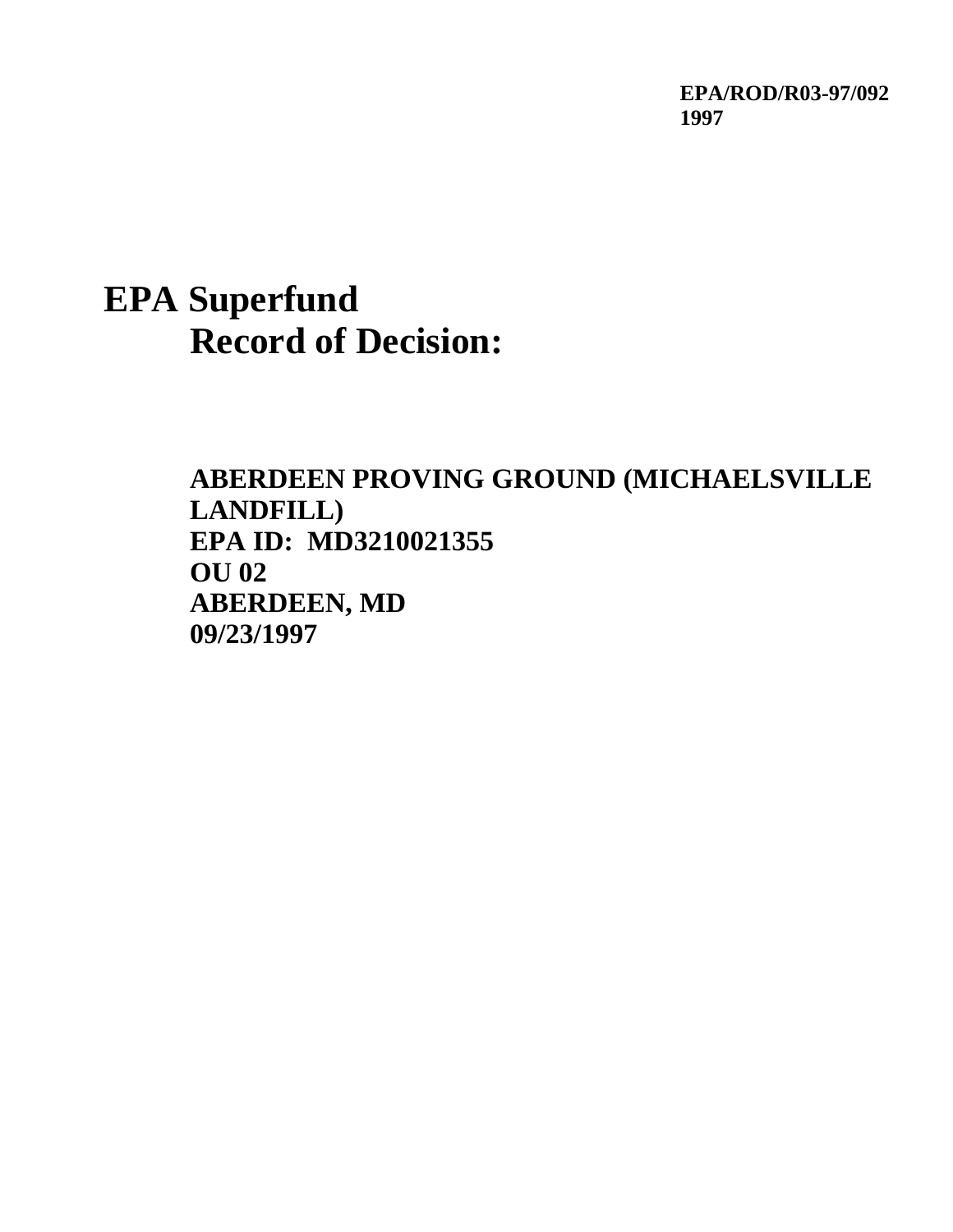MICHAELSVILLE LANDFILL OPERABLE UNIT TWO, ABERDEEN AREA ABERDEEN PROVING GROUND

RECORD OF DECISION

FINAL

September 1997

 THIS DOCUMENT IS INTENDED TO COMPLY WITH THE NATIONAL ENVIRONMENTAL POLICY ACT OF 1969.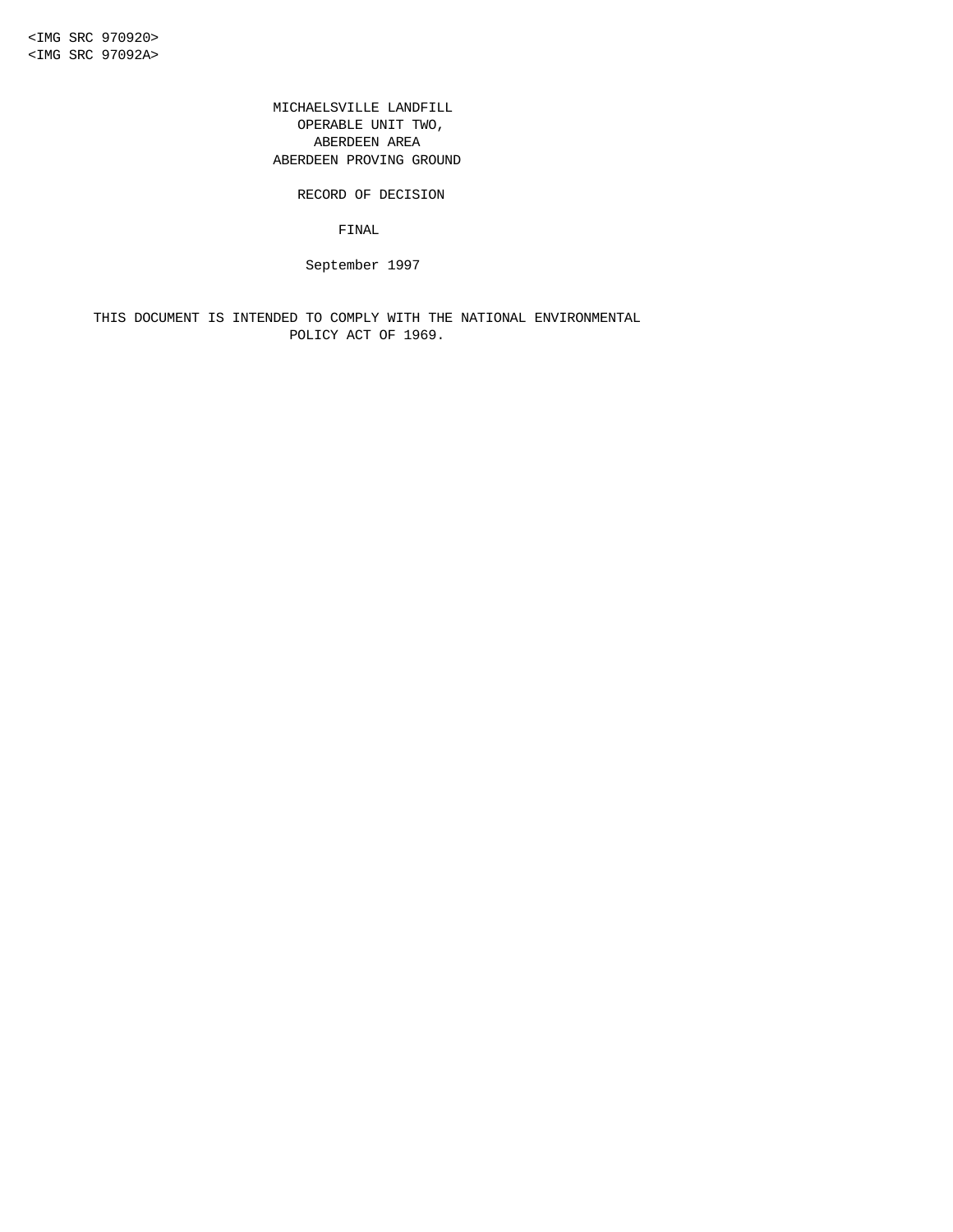## CONTENTS

| 1. |                                                                    |
|----|--------------------------------------------------------------------|
|    |                                                                    |
|    |                                                                    |
|    | 1.3 DESCRIPTION OF THE SELECTED REMEDY 1                           |
|    |                                                                    |
|    |                                                                    |
| 2. |                                                                    |
|    | 2.1 SITE NAME, LOCATION, AND DESCRIPTION 3                         |
|    |                                                                    |
|    |                                                                    |
|    |                                                                    |
|    |                                                                    |
|    |                                                                    |
|    |                                                                    |
|    |                                                                    |
|    |                                                                    |
|    |                                                                    |
|    |                                                                    |
|    |                                                                    |
|    |                                                                    |
|    |                                                                    |
|    |                                                                    |
|    | 2.5.1 Summary of Site Groundwater Characteristics 9                |
|    | 2.5.2 Summary of Site Surface Water Characteristics 10             |
|    | 2.5.3 Summary of Site Sediment Characteristics 10                  |
|    | 2.5.4 Summary of Site Soil Characteristics 10                      |
|    |                                                                    |
|    |                                                                    |
|    | 2.6.1.1 Contaminant Identification 11                              |
|    | 2.6.1.2 Exposure Assessment 11                                     |
|    | 2.6.1.3 Toxicity Assessment 12                                     |
|    | 2.6.1.4 Risk Characterization 13                                   |
|    |                                                                    |
|    | 2.7 DOCUMENTATION OF SIGNIFICANT CHANGES15                         |
|    | 2.8 THE PREFERRED ALTERNATIVE: NO FURTHER ACTION WITH              |
|    |                                                                    |
|    |                                                                    |
| 3. |                                                                    |
|    |                                                                    |
|    | 3.2 BACKGROUND ON COMMUNITY INVOLVEMENT 19                         |
|    | 3.3 SUMMARY OF COMMENTS RECEIVED DURING THE PUBLIC                 |
|    | COMMENT PERIOD AND AGENCY RESPONSES 20                             |
|    | 3.3.1 Comments from Questionnaire Included with Fact Sheet20       |
|    | 3.3.2 Comments from the July 2, 1997 Public Meeting 21             |
|    | 3.3.3 Comments from the Aberdeen Proving Ground Superfund Citizens |
|    |                                                                    |
|    |                                                                    |
|    | ATTACHMENT:                                                        |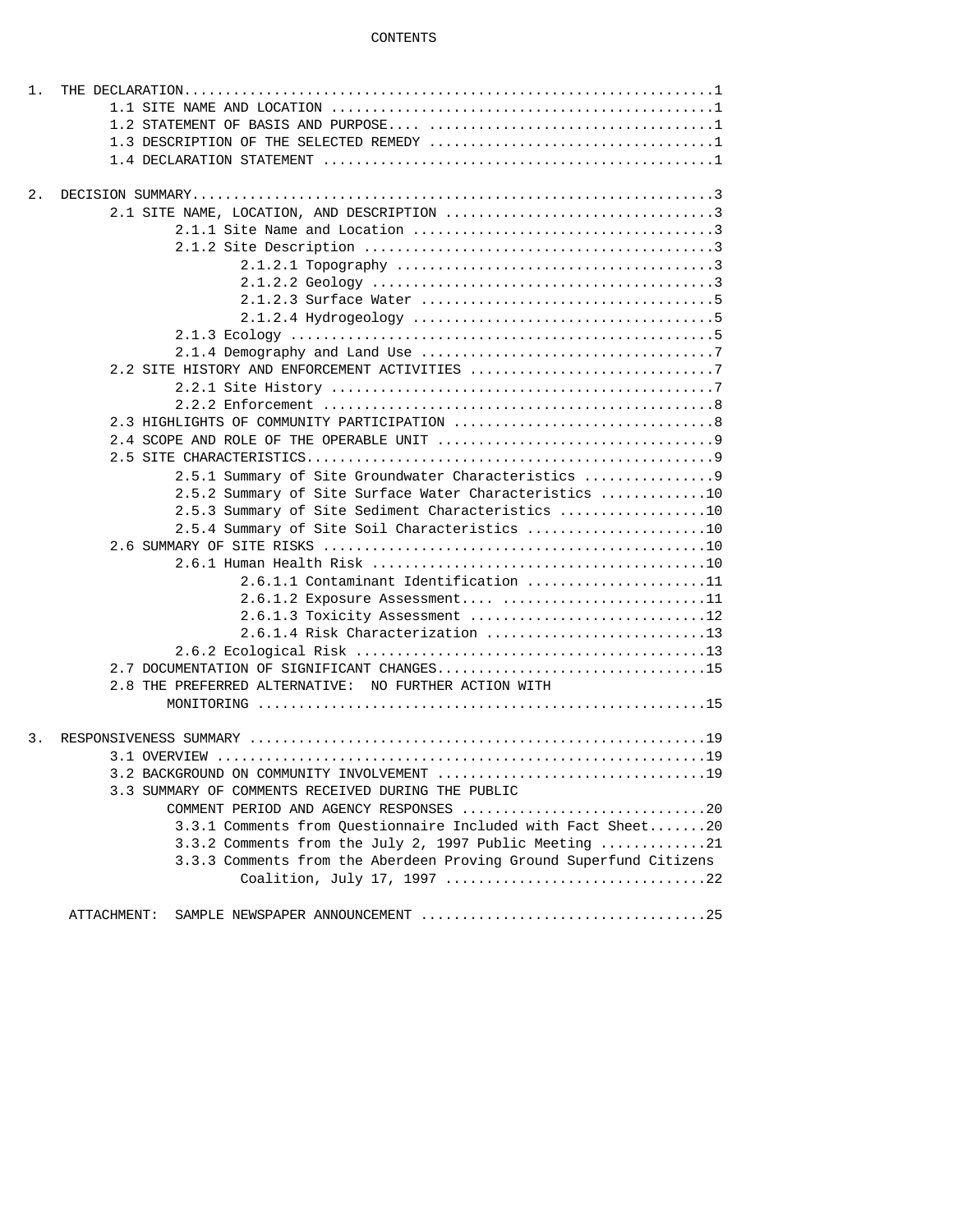## FIGURES

 Figure 1. General location of Michaelsville Landfill, Aberdeen Area, Aberdeen Proving Ground.......4 Figure 2. Generalized groundwater flow for the Aberdeen Area - Aberdeen Proving Ground.............6

# TABLES

| Table 1. Summary of pathway-specific and cumulative human health risks, Michaelsville |
|---------------------------------------------------------------------------------------|
| Landfill OU 2, current land use--trespassers in southeast area16                      |
| Table 2. Summary of pathway-specific and cumulative human health risks, Michaelsville |
| Landfill OU 2, future, land use--APG worker ingestion of southeast area shallow       |
|                                                                                       |
| Table 3. Summary of pathway-specific and cumulative human health risks, Michaelsville |
| Landfill OU 2, future land use--APG worker ingestion of deep groundwater18            |

# ACRONYMS

| <b>APG</b>  | Aberdeen Proving Ground                                               |
|-------------|-----------------------------------------------------------------------|
| AWOC        | Ambient Water Quality Criteria                                        |
| COPCs       | contaminants of potential concern                                     |
| CERCLA      | Comprehensive Environmental Response, Compensation, and Liability Act |
| DDTr        | total of pesticides DDT, DDD, and DDE                                 |
| FFA         | Federal Facility Agreement                                            |
| HEAST       | Health Effects Assessment Summary Tables                              |
| HI.         | hazard index                                                          |
| HO          | hazard quotient                                                       |
| IRIS        | Integrated Risk Information System                                    |
| IRP         | Installation Restoration Program                                      |
| <b>MCLs</b> | Maximum Contaminant Levels                                            |
| <b>MDE</b>  | State of Maryland Department of the Environment                       |
| MLF         | Michaelsville Landfill                                                |
| NCP         | National Oil and Hazardous Substances Pollution Contingency Plan      |
| <b>OAA</b>  | Other Aberdeen Areas                                                  |
| <b>OU</b>   | operable unit                                                         |
| PAHS        | polynuclear aromatic hydrocarbons                                     |
| <b>RAB</b>  | Restoration Advisory Board                                            |
| RBCs        | risk-based concentrations                                             |
| RfD         | reference dose                                                        |
| RI          | remedial investigation                                                |
| RME         | reasonable maximum exposure                                           |
| <b>ROD</b>  | record of decision                                                    |
| TRV         | Toxicity Reference Value                                              |
| UCL         | upper confidence limit                                                |
| USEPA       | United States Environmental Protection Agency                         |
| <b>WBA</b>  | Western Boundary Areas                                                |
|             |                                                                       |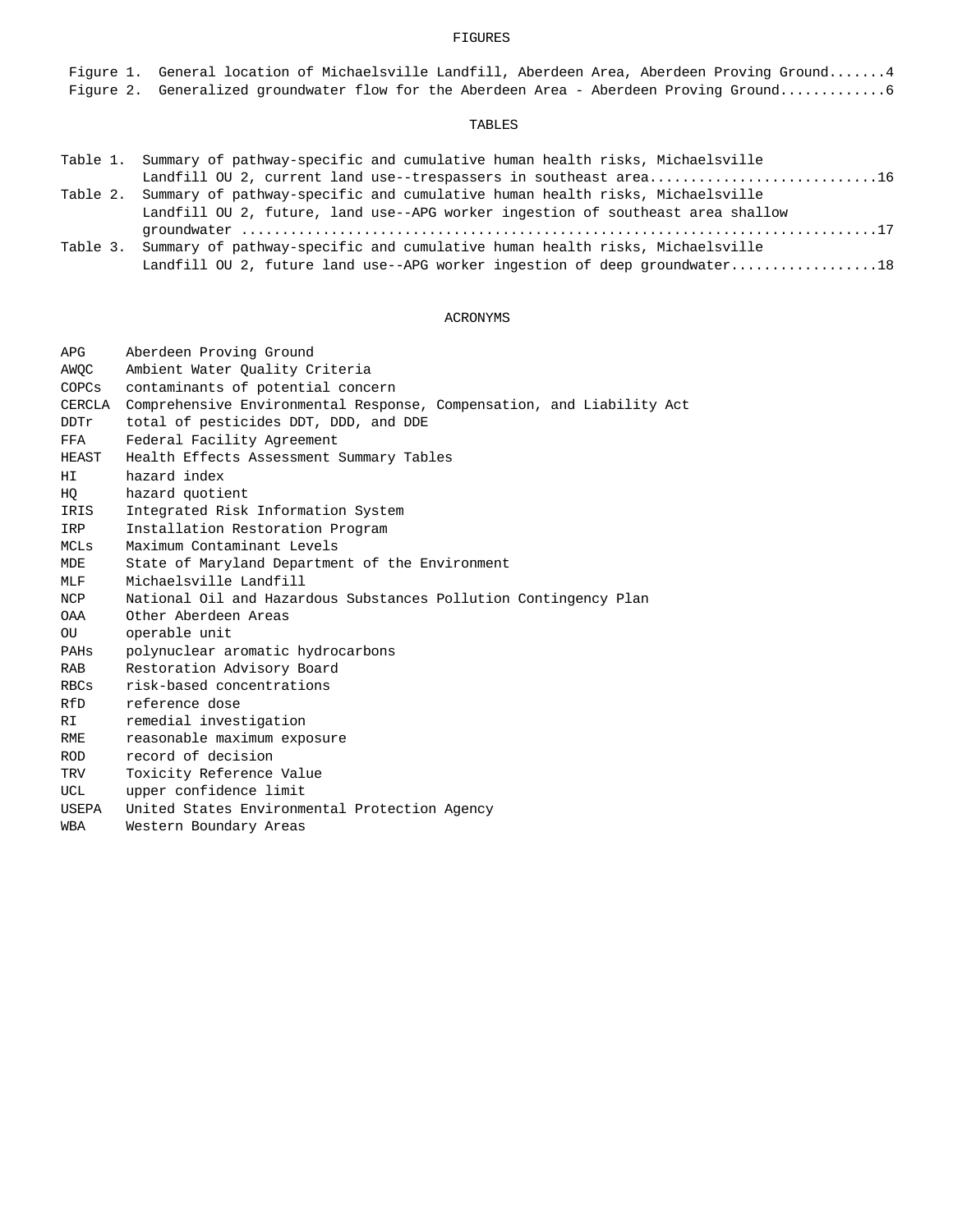1.1 SITE NAME AND LOCATION

 Groundwater, Operable Unit 2 Michaelsville Landfill Aberdeen Proving Ground Harford County, Maryland

1.2 STATEMENT OF BASIS AND PURPOSE

 This Record of Decision (ROD) document presents the selected remedial action for groundwater, soil, surface water, and sediment at Michaelsville Landfill (MLF) Operable Unit 2 (OU 2) in the Aberdeen Area of Aberdeen Proving Ground (APG) and is intended to comply with the National Environmental Policy Act of 1969. The selection of the remedial action was conducted in accordance with the Comprehensive Environmental Response, Compensation, and Liability Act (CERCLA) of 1980 as amended by the Superfund Amendments and Reauthorization Action of 1986, and, to the extent practicable, the National Oil and Hazardous Substances Pollution Contingency Plan (NCP). This decision is based on the Administrative Record for the site.

The Maryland Department of the Environment (MDE) concurs with the selected remedy at this site.

#### 1.3 DESCRIPTION OF THE SELECTED REMEDY

 The selected remedy at this site is no further action with monitoring to verify that no unacceptable exposures to potential hazards posed by conditions at MLF OU 2 will occur in the future.

#### 1.4 DECLARATION STATEMENT

 No remedial actions are necessary to ensure protection of human health, welfare, or the environment. There are no unacceptable human health risks presented by contamination in the surface soil, surface water, or sediment. APG has prohibited installation of drinking water wells within 1/4 mile of the perimeter of the landfill cap. These restrictions to the development of groundwater will eliminate exposure to the potential hazards from the groundwater. At this time, there are no unacceptable ecological risks presented by the contamination in soil, groundwater, surface water, or sediment. In accordance with NCP Section  $300.430(f)(4)(ii)$ , a 5-year review will be performed.

<IMG SRC 97092B>

- 2. DECISION SUMMARY
- 2.1 SITE NAME, LOCATION, AND DESCRIPTION
- 2.1.1 Site Name and Location

 Michaelsville Landfill is located in the north-central portion of the Aberdeen Area of APG in Maryland. APG is a 72,500-acre Army Installation located in Harford and Baltimore counties on the western shore of the Upper Chesapeake Bay (Fig. 1). The installation is bordered to the east and south by the Chesapeake Bay; to the west by Gunpowder Falls State Park, the Crane Point Power Plant, and residential areas; and to the north by the towns of Edgewood, Joppa, Magnolia, and Aberdeen. The Bush River divides APG into the Edgewood Area to the west of the river and the Aberdeen Area to the east.

 Michaelsville Landfill is located in the north-central portion of Aberdeen Area. The landfill encompasses about 20 acres and ed in the security-controlled portion of APG. OU 1 consists of the landfill proper and its contents. MLF OU 2 consists of groundwater, surface soil, surface water, and sediment in the vicinity of MLF.

## 2.1.2 Site Description

## 2.1.2.1 Topography

 APG is in the Atlantic Coastal Plain Physiographic Province, which is characterized by low-lying, gently rolling terrain. The topography of MLF was changed in the course of installation of the new cap system in 1994. The landfill originally had elevations ranging from 28 to 46 feet above mean sea level, which included waste mounded to approximately 16 feet above the original surface elevation. The addition of the multilayered cap evened out the landfill topography, increased elevations by a minimum of 5 feet, and decreased the side slopes to 4%. The new landfill cap is covered with grass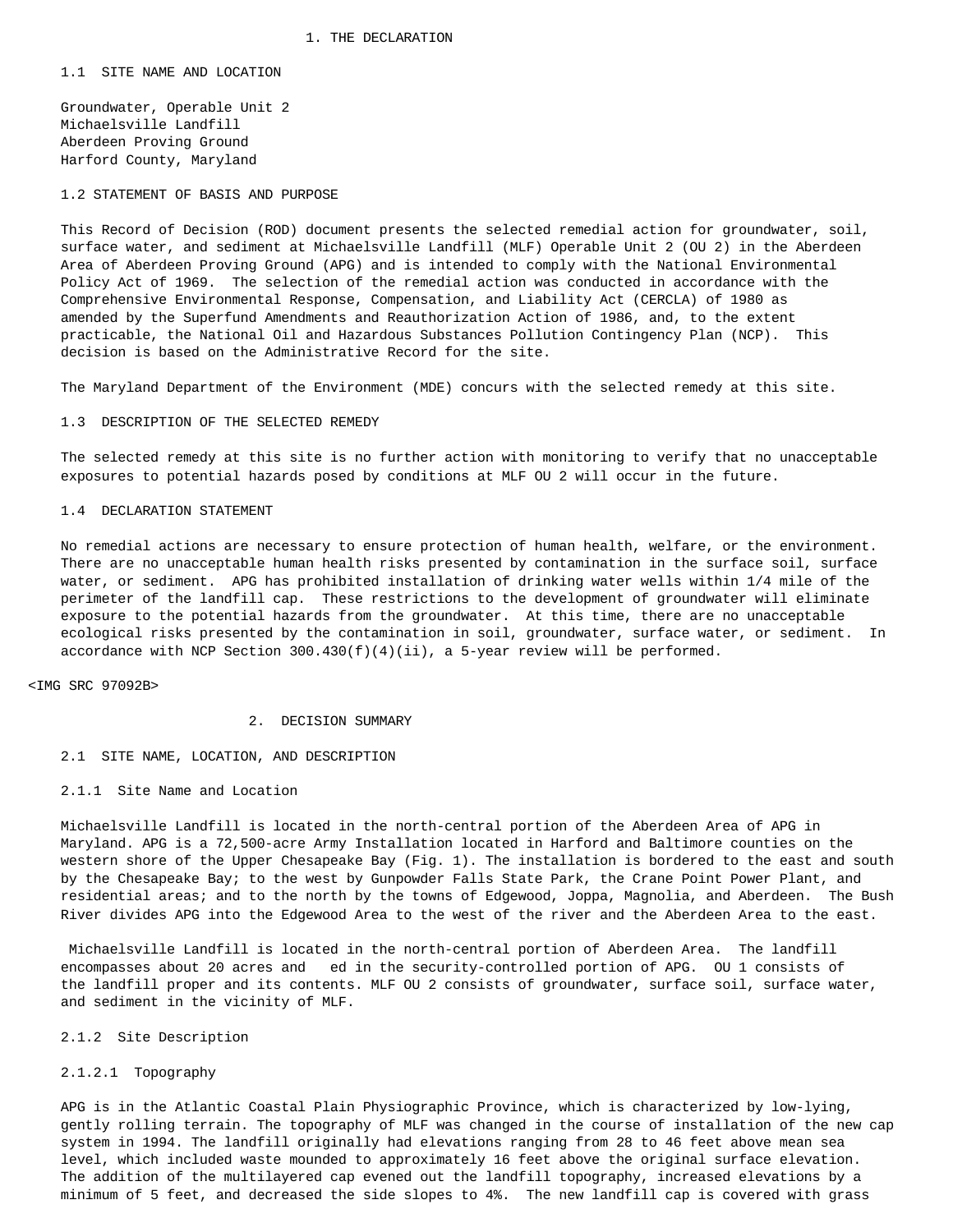and low vegetation. Beyond the limits of the landfill, the surrounding terrain is gently sloping and has numerous low-lying areas.

#### 2.1.2.2 Geology.

 The subsurface geology at MLF is characterized by lateral and vertical variations in lithology and texture explained by fluctuations in sea level and depositional history. The methods of deposition in the area are irregular and result in heterogeneous deposits. In roughly ascending order, the deposits consist of Precambrian bedrock, which is overlain by Lower Cretaceous Coastal Plain sediments of the Potomac Group. The Potomac Group is comprised of three formations that show no consistent boundaries: the Patuxent, a silty fine to medium sand with minor clay lenses, the Arundel, a silty clay to clayey silt with lenses of organic silty clay with traces of lignite and ironstone nodules; and the Patapasco, a fine to medium sand, silt, and clay. Overlying the Cretaceous sediments are the Quaternary formations consisting of fine to medium silty sand and mixtures of fine gravel and lenses of silt and clay.

# <IMG SRC 97092C>

## 2.1.2.3 Surface Water

 The surface water bodies around MLF are small, seasonal ditches that feed into one of two branches of Romney Creek approximately 1000 meters southwest of MLF. The seasonal ditches have a depth of 2 to 4 feet to the stream bed and do not show sips of eroding the upper silty clay. The Romney Creek tributaries are larger streams with well-defined channels and stream depths of 5 to 7 feet. The seasonal ditches contain flowing water during late fall, winter, and early spring; however, flow is limited in late spring and summer.

 The surface water flow appears to be to the west-southwest toward the main branch of Romney Creek 2000 meters southwest of MLF. Romney Creek then enters the Chesapeake Bay a few miles south of MLF. The tidal nature of the Bay is thought to influence Romney Creek, but the degree of influence is not known. The areas around the seasonal ditches may be classified as wetlands. The silty clay allows the ponding of water on the ground surface and slows percolation of surface water into the upper aquifer.

 A storm water management pond is located at the southern end of NMF, but it is not hydrologically connected to the ditches.

## 2.1.2.4 Hydrogeology

 The geology and stratigraphy of MLF can be generalized into four zones: (1) the surface upper silt and clay (upper 5 to 12 feet); (2) upper sand and gravel or upper aquifer (thickness of 11 to 36 feet); (3) interbedded silt, clay, and sand groundwater unit (thickness of 11 to 96 feet); and (4) the lower clay unit (thickness of 50 to 60 feet). The upper aquifer is semiconfined because of the upper clay layer, the shallow monitoring wells are in the upper aquifer and the deep monitoring wells am in a silty sandy unit within the interbedded aquitard unit. Figure 2 shows the groundwater movement in the vicinity of MLF.

## 2.1.3 Ecology

 The habitats at MLF OU 2 include upland forested areas fields, and wetland. The region to the northwest of MLF is mature deciduous forest with an open understory; to the north and are young forested wetlands and a stand of young trees that are predominantly red maple. The areas may support a diverse variety of species including, but not limited to, red fox, gray squirrel, flying squirrel, chipmunk, raccoon, opossum, white-tailed deer, and woodpeckers.

 The remaining areas to the north and east are covered with grassy fields with intermittent wetlands along the ditches and now Romney Creek. Areas to the south are predominately grassy fields, and the area to the west is forested. Field species supported include field mice, voles, Eastern cottontail, bobwhite, mourning dove, killdeer, hawks, and other birds. Wetlands species include cattails, rushes, great blue heron, frogs, other amphibians, freshwater invertebrates, and a variety of aquatic and terrestrial insects.

## <IMG SRC 97092D>

 The drainage ditches near the landfill could support seasonal populations of insects, amphibians, and aquatic invertebrates. Some mummichog fish were present in the ditches downgradient from MLF, and they remain in the small areas that hold water throughout the summer.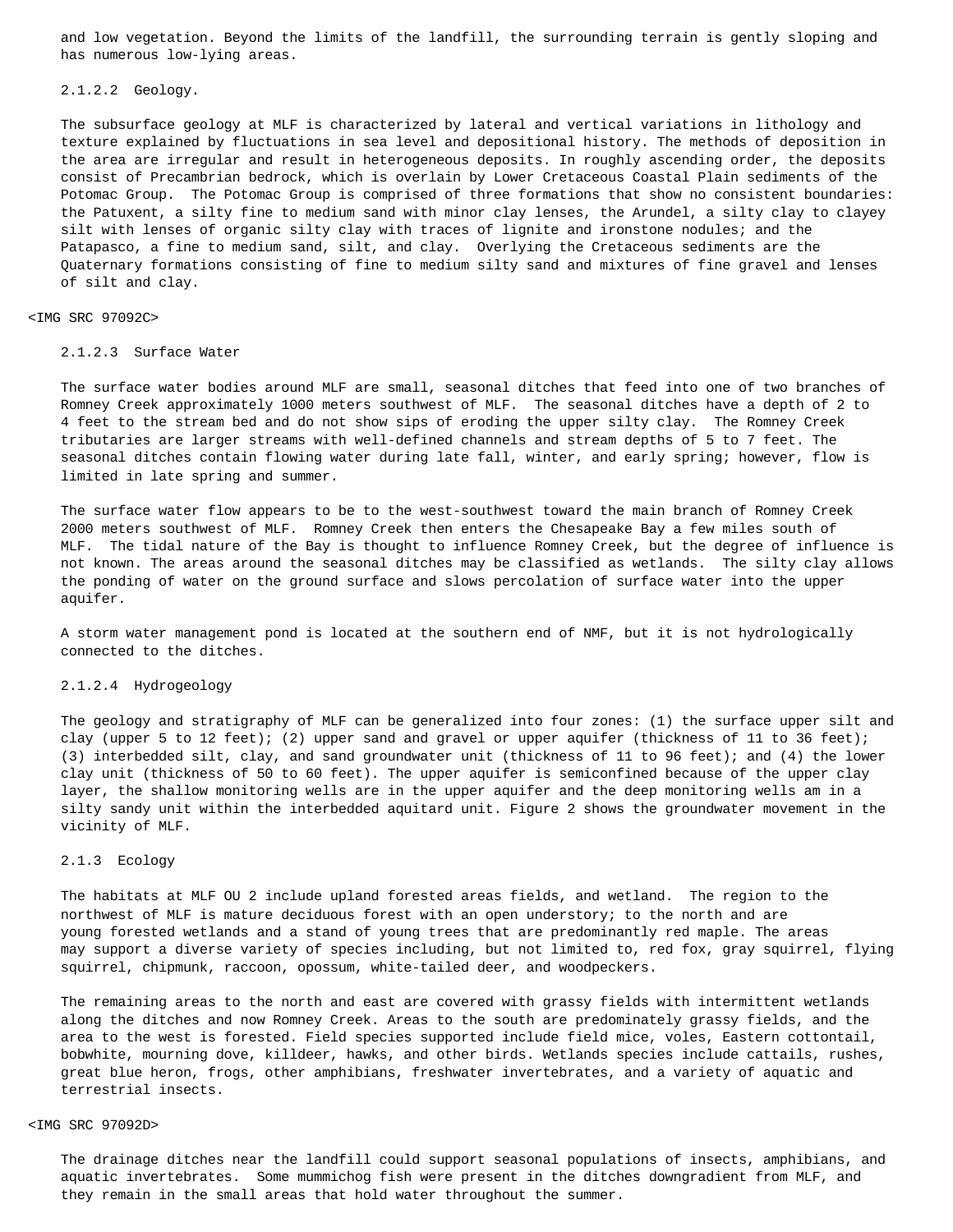Bald eagles, currently classified as a federal threatened species, are known to nest within 1 mile of MLF OU 2. Because the ditches surrounding MLF OU 2 are seasonal and intermittent, it is unlikely that bald eagles will forage at the site. Based on available facility natural resource information, no other threatened or endangered species are known to occur in the areas surrounding MLF OU 2.

## 2.1.4 Demography and Land Use

 APG was established in 1917 and began testing ammunition and military materiel in 1918. Munitions, weapons, and materiel research and development activities supported military efforts during World War II and the Korean and Vietnam conflicts. This mission of APG continues to the present day. The Aberdeen Area of APG has been the site of weapons, aircraft, and other equipment testing. The types of munitions tested include bombs, small arms projectile, rockets, high explosive ammunition, antipersonnel mines and weapons, chemical munitions, and incendiary and smoke grenades. Chemical munitions have also been fired in the Aberdeen Area. MLF is situated in the security-controlled portion of APG. The 1-mile radius of MLF consists of APG property. The main industrial sector of the Aberdeen Area is located approximately 3300 feet north of MLF. Operations within 1500 feet of MLF include a firing range, an ammunition receiving and transfer facility, a metal scrap yard, a low-level radioactive waste short-term storage facility, and a former pistol firing range. APG barracks are located 1 mile north of MLF, and on-post family housing is located 2 miles north. The City of Aberdeen is approximately 4 miles north of MLF, and the City of Perryman is located approximately 2 miles west of MLF.

#### 2.2 SITE HISTORY AND ENFORCEMENT ACTIV11TIES

## 2.2.1 Site History

 Operations at MLF began in late 1969 and continued through 1980. Landfill operations included trench and-fill disposal of domestic and nonindustrial waste from sources at APG. Based on verbal and written evidence, other material that may have been disposed of in MLF includes pesticide containers, rabbit droppings, swimming pool paint, asbestos, shingles, solvents, waste motor oil, transformer oil containing polychlorinated biphenyls, pesticides, rodenticides, and wastewater treatment sludges. Since waste was received from the Edgewood area, them is a possibility that substances contaminated with chemical warfare materiel may be present in MLF. Agent degradation compounds were found in a few wells supporting this possibility.

 In 1981 the Harford County Department of Health recommended capping the landfill. In response, an impervious soil cap was placed on MLF in 1993. Follow-up inspections in 1983 and 1985 indicated that the landfill cap did not appear to be functioning properly to prevent water infiltration into the landfill. Leachate seeps occurred several times between capping in 1983 and 1991. In 1991, a leachate collection system was installed along the northwestern side of MLF to provide for proper disposal of the leachate.

 In 1994 a new, multilayered cap system with a geosynthetic membrane was installed in accordance with MDE requirements for sanitary landfills. Installation of the new cap included surface water controls for seasonal precipitation and the installation of a methane gas venting system within the landfill cap system. The leachate collection system installed in 1991 was removed and replaced by a new drainage system. The contents of MLF are considered as OU 1 of MLF, and all actions taken on the landfill itself were handled under a ROD for the unit.

#### 2.2.2 Enforcement

 MLF was placed on United States Environmental Protection Agency's (USEPA) National Priorities List on October 4, 1989. Subsequently in March 1990, APG signed a Federal Facilities Agreement (FFA) with USEPA, Region III. The general purposes of the FFA are to:

- ensure that the environmental impacts associated with past and present activities are thoroughly investigated and appropriate responses taken to protect public health, welfare, and the environment;
- establish a procedural framework and schedule for developing, implementing, and monitoring appropriate environmental response actions;
- ensure integration with other environmental programs and permits; and
- facilitate cooperation, information exchange, and participation in such actions.

MLF is specifically described as a study area in the FFA.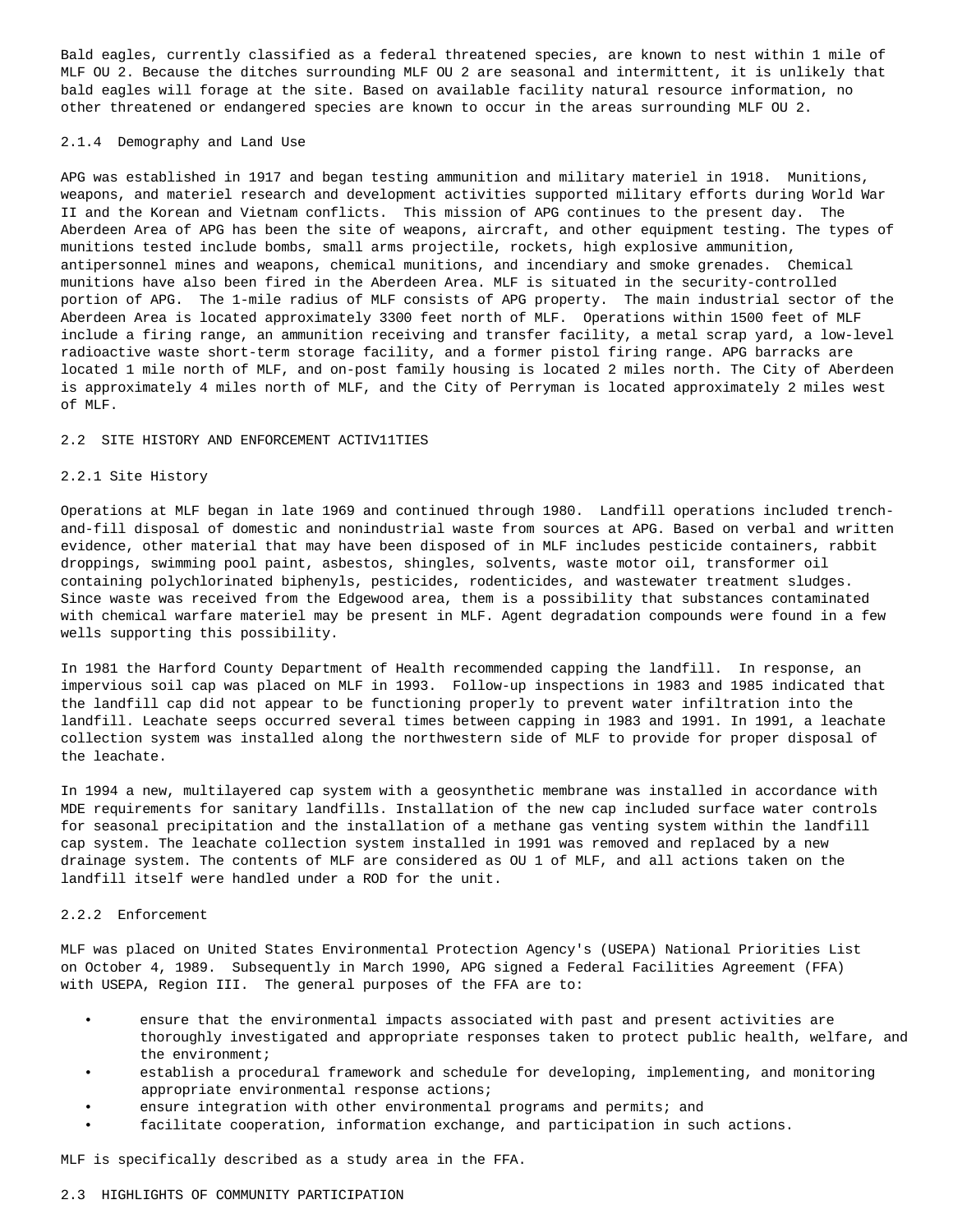APG currently has a Restoration Advisory Board (RAB) that consists of representatives from local government agencies, businesses, and the community groups playing an active role in the Installation Restoration Program (IRP) process. One active group represented on the RAB is the Aberdeen Proving Ground Superfund Citizens Coalition. The RAB meets monthly to discuss and concur on a variety of topics regarding the environmental program at APG. The board has the opportunity to review and comment on all documents addressing the IRP sites. APG offered opportunities for public input and community participation during the RI and Proposed Plan for MLF OU 2. The Proposed Plan was made available in the Administrative Record, which was housed in public facilities off the APG installation. The notice of availability of the Proposed Plan was published in The Aegis (Harford County local paper), the Kent County News (Kent County local paper), The Avenue (Baltimore County local paper), and the Cecil Whig (Cecil County local paper) on June 11, 1997, and in the APG News (installation newspaper) on June 11, 1997. A public comment period was hold from June 11 through July 25, 1997. The public comment period was not extended as there were no requests for an extension. APG held a public meeting on July 2, 1997, at 7:00 p.m. at the Aberdeen Senior Center, Aberdeen, Maryland, to discuss the investigation activities that occurred at MLF OU 2. Representatives from the USEPA, MDE, and APG were present to answer questions about APG, MLF OU 2, and the recommended alternative.

 A summary of questions and responses from the public meeting is included in the Responsiveness Summary (Section 3). These community participation activities fulfill the requirements of Section 113(k)(2))(B)(I-v) and 117(a)(2) of CERCLA.

## 2.4 SCOPE AND ROLE OF THE OPERABLE UNIT

 This ROD documents the selected remedy for surface soil, surface water, sediment, and groundwater at MLF. . MLF OU 2 represents one component of a comprehensive environmental investigation and cleanup being performed under the IRP at APG. Investigations completed or underway in the APG Aberdeen Area include Michaelsville Landfill OU 1 and OU 2, Western Boundary Areas Study, and Other Aberdeen Areas Study. The MLF OU 1 investigations addressed the landfill proper and the contents as a potential source of contamination. APG is conducting a more comprehensive investigation of ecological impacts in its Western Boundary Areas Study and the Other Aberdeen Areas Study that encompasses the entire Aberdeen peninsula. APG is evaluating groundwater contamination and its associated risks in the Western Boundary Area and Other Aberdeen Areas Studies. All existing data will be used in these risk assessments and the cleanup decision-making process. This ROD for MLF considers only the area in close proximity to the landfill. Protectiveness of this action will be evaluated during the five-year review process. Long-term monitoring data will be available for those reviews.

#### 2.5 SITE CHARACTERISTICS

 The MLF OU 2 RI generated geological and hydrogeological information and analytical data on current groundwater, surface water, sediment, and surface soil conditions.

#### 2.5.1 Summary of Site Groundwater Characteristics

 A preliminary screening of groundwater results used the USEPA Region III risk based concentrations (RBCs) and the USEPA maximum contaminant levels (MCLs) for drinking water. Thirty-two wells in shallow groundwater were investigated. Eleven of those were considered to be upgradient wells. Generally, inorganic analytes were more frequently detected than organic analytes. Aluminum, ammonia, antimony, arsenic, beryllium, cadmium, chromium, iron, lead, manganese, nickel, thallium, 1,2-dichloroethane, 1,1-dichloroethene, 1,2-dichloropropane, 1,1,2,2-tetrachloroethane, trans 1,3 dichloropropene, alpha benzene hexachloride, benzene, chloroform, trichloroethylene, and vinyl chloride were detected at concentrations that exceeded the RBCs or the MCLs. Chloroform and 1,1,2,2 tetrachloroethane were only detected in the upgradient wells. Aluminum, arsenic, beryllium, iron, manganese, and thallium exceeded RBCs or MCLs in the upgradient and down gradient wells. The distribution of contamination is not indicative of any distinct plume of contamination coming from MLF; however downgradient wells generally have a greater number of contaminants than upgradient wells. Arsenic generally is detected at much higher concentrations downgradient of the MLF than upgradient One upgradient shallow well exceeded the MCL for gross alpha radiation in 1995. The results were not confirmed during resampling in 1996. One downgradient shallow well exceeded the MCL for gross beta radiation in 1995. Thiodiglycol, isopropyl methyl phosphonic acid (IMPA), and methyl phosphonic acid (MPA) chemical warfare degradation products were detected in April 1996 samples of four downgradient wells. Confirmatory sampling with a refined analytical procedure in April 1997 detected only thiodiglycol at two MLF wells. There is no comparison value for thiodiglycol.

 Eleven wells surrounding MLF are deep wells. They are situated in a semiconfined groundwater unit about 100 feet deep. Five of the wells are upgradient of MLF, and one well is in a different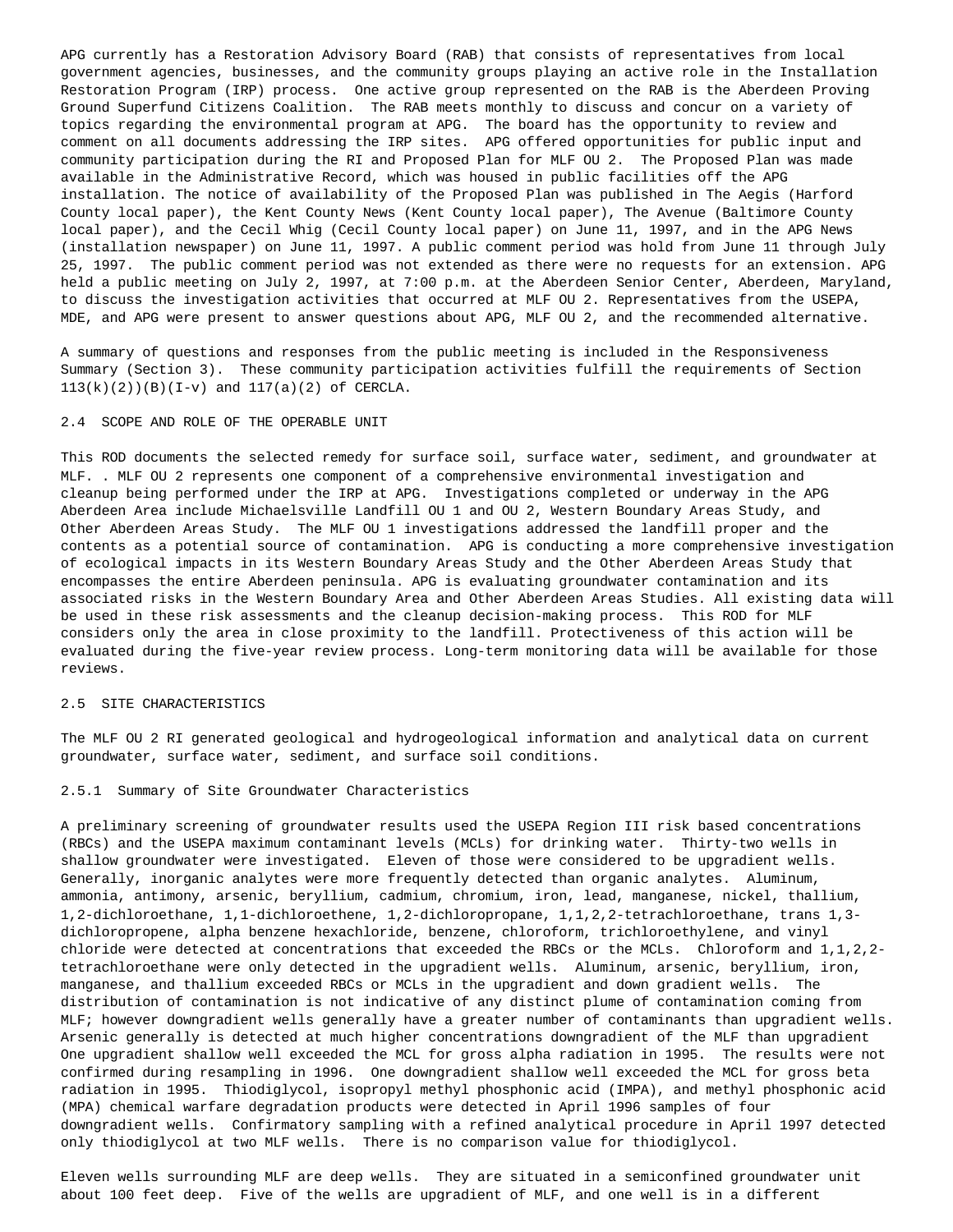hydrogeologic unit than the other wells. Arsenic, ammonia, iron, and manganese were detected in upgradient and downgradient deep wells at levels greater than the RBCs. Vinyl chloride and cadmium were also detected, but not at levels or frequencies indicative of unacceptable risk. One deep well reported one detection of gross alpha radiation higher than the MCL.

## 2.5.2 Summary of Site Surface Water Characteristics

 Unfiltered surface runoff water results were compared to the USEPA Ambient Water Quality Criteria (AWQC), derived Final Chronic Values, or calculated values based on Great Lakes Water Quality Initiative Tier II methodology. No organic compounds were detected in surface water above comparison values. Barium, cadmium, chromium, cobalt, copper, iron, lead, manganese, vanadium, and zinc were detected at concentrations exceeding the comparison values in the upgradient and downgradient locations. Nickel exceeded the comparison value only at an upgradient location. The highest lead concentrations were found in the upgradient samples, which may be indicative of another source area.

## 2.5.3 Summary of Site Sediment Characteristics

 Sediment results were compared to human health RBCs, the USEPA-proposed Sediment Quality Criteria, or the National Oceanic and Atmospheric Administration's Effects Range Low values. The first round of downgradient samples contained cadmium, lead, zinc, bis(2-ethylhexyl)phthalate, and eight polynuclear aromatic hydrocarbons (PAHs)--such as benzo(a)pyrene--that exceeded RBCs. The location of benzo(a)pyrene and the other PAHs suggests that these detections may be related to a nearby railroad track or asphalt road. Additional sampling in December 1996 confirmed the presence of PAHs, but at concentrations below all comparison criteria.

# 2.5.4 Summary of Site Soil Characteristics

 Five surface soil samples were collected: two from upgradient locations and three from locations around the perimeter of MLF not affected during capping activities. Arsenic was the only contaminant detected above the RBC for soil, and it was detected in upgradient and downgradient samples.

## 2.6 SUMMARY OF SITE RISKS

 APG conducted a human health and ecological risk assessment as part of the RI to estimate the probability and magnitude of potential adverse human health effects and environmental effects from contaminants at the site.

## 2.6.1 Human Health Risk

 The USEPA-approved human health risk assessment method followed a four-step process: (1) contaminant identification, which identified those hazardous substances of significant concern at the site; (2) exposure assessment, which identified actual or potential exposure pathways, characterized receptor population, and determined the extent of possible exposure; (3) toxicity assessment, which considered the types and magnitude of adverse human health effects associated with the contaminants; and (4) risk characterization, which summarized the potential risks posed by the site contaminants.

## 2.6.1.1 Contaminant Identification

 The data were summarized by environmental medium. Shallow groundwater was grouped into location data sets: upgradient, northwestern, and southeastern. Sampling data were compared to quality control samples such as blanks. Data that were rejected in the quality review were not used in the risk assessment. Statistical calculations were performed to incorporate duplicate samples and nondetected values. The total frequency of detection was determined. The maximum-detected concentrations of the summarized data were rescreened to adjusted USEPA Region III RBCs using a calculated toxicity level of 1 x 10 -6 cancer risk level and 0.1 Hazard Index (HI). This adjustment provides a more health protective screening tool to account for synergistic or additive effects of contaminants. This screening resulted in the identification of more contaminants of potential concern (COPCs) than are listed in Section 2.5 of this ROD. Chemicals with maximum concentrations less than the adjusted RBCs were eliminated from further evaluation. The inorganic contaminants calcium, iron, magnesium, potassium, and sodium were eliminated because they are common nutrients that pose adverse health effects only at high concentrations. Inorganic compounds that were elevated above adjusted RBCs were compared statistically to upgradient values. Compounds with levels higher than the adjusted RBC but lower than the upgradient value were evaluated separately from contaminants that exceeded the adjusted RBC and the upgradient value.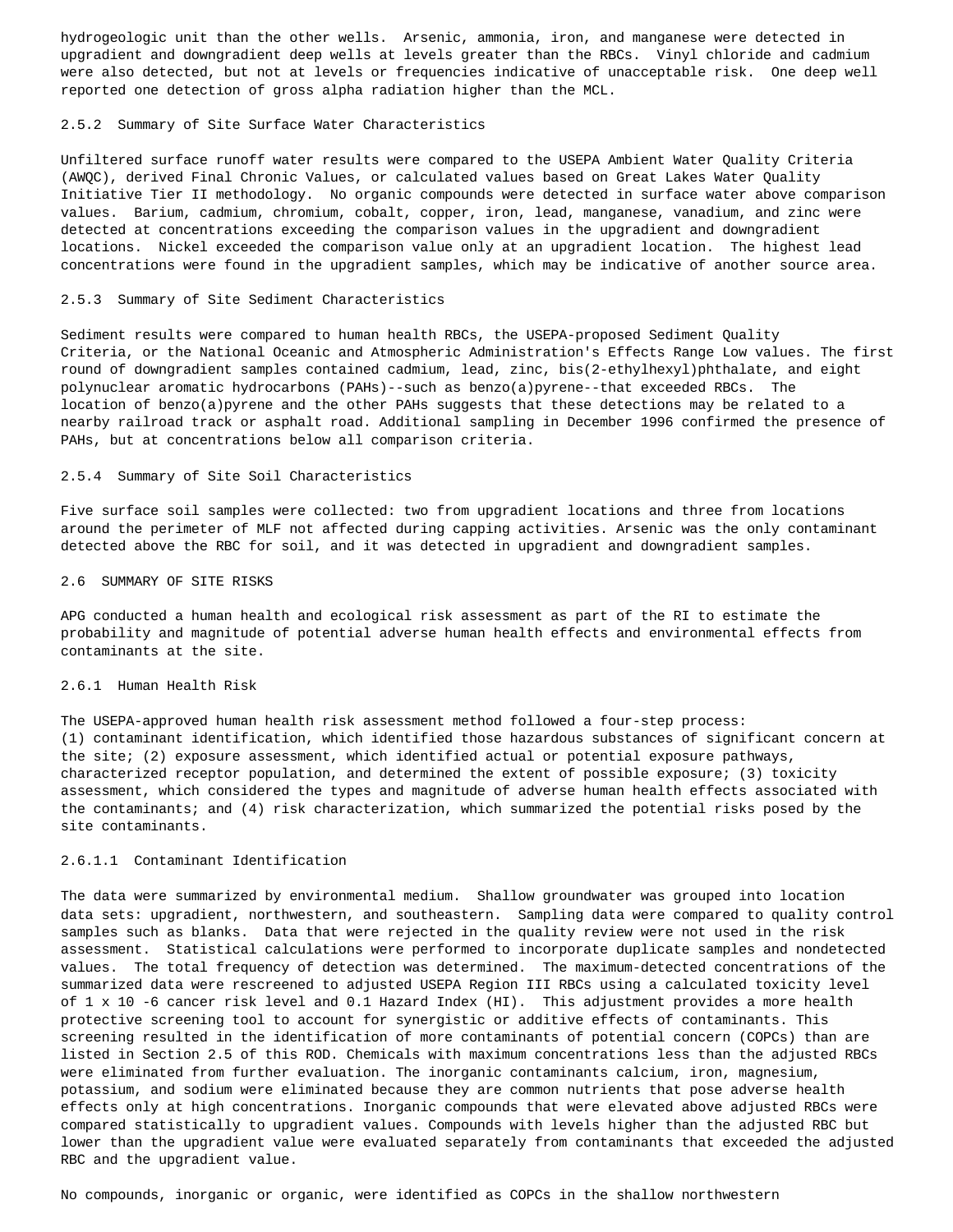groundwater. In the shallow southeastern groundwater acetone, benzene, alpha-BHC, chlorobenzene, 1,2-dichloroethane, 1,1-dichloroethene, cis-1.2-dichloroethene, 1,2,-dichloropropane, trans-1,3 dichloropropene, trichloroethylene, vinyl chloride, antimony, arsenic, cobalt, manganese, and 2,2' oxybis(1-chloropropane)--which has no toxicity comparison values--were COPCs. 2.2'-oxybis(1 chloropropane) is not used in quantitative risk assessment; it is retained as a COPC because of the uncertainty in the risk assessment process. In the deep groundwater, only carbon disulfide, vinyl chloride, arsenic, and cadmium were COPCs. No radiological screening criteria were exceeded using the statistical upper confidence limit for samples from MLE OU 2.

 When arsenic was identified at levels greater than the RBC in soil, it was less than the background concentration. Titanium was the only COPC retained in the surface soil because titanium has no toxicity values and adds uncertainty to the risk assessment. The sediment samples were also separated into the northwestern and southeastern data sets. Titanium was the only COPC in the northwestern sediment data set and is not used in quantitative risk assessment; benzo(a)anthracene, benzo(a)pyrene, benzo(b)fluoranthene, dibenzo(a,h)anthracene, indeno(1,2,3-cd)pyrene, arsenic, and titanium (not used in quantitative risk assessment) were COPCs identified in the southeastern sediment data set. In the northwestern surface water data set, titanium was the only COPC identified but is not used in quantitative risk assessment. In the southeastern surface water data set 4-methyphenol, antimony, cadmium, mercury, and titanium (not used in quantitative risk assessment) were identified as COPCs.

#### 2.6.1.2 Exposure Assessment

 The objective of the exposure assessment is to estimate the type and magnitude of potential exposures to chemicals that may be present at, or migrating from, the site. Exposure scenarios representative of the current and future potential exposures were developed. These scenarios for current land use included incidental ingestion and dermal absorption of COPCs in sediment by trespassers and dermal absorption of COPCs in surface water by trespassers. Under future land-use conditions, it was hypothesized that APG workers would ingest water from the MLF monitoring wells as a worst-case scenario. The exposure assessment uses an exposure-point concentration. Exposure-point concentrations are concentrations of a chemical in a given medium that a receptor may be exposed to at a specific location. The reasonable maximum exposure (RME) is the highest exposure that could reasonably be expected for a given pathway at a site and is intended to account for both uncertainty in the contaminant concentration and variability in the exposure parameters. To account for the uncertainty in the contaminant concentration, the 95% upper confidence limit (UCL) was calculated and used as the exposure point concentration. When the 95% UCL exceeded the maximum value, the maximum value was used. For a detailed discussion of the statistical treatment of data in the risk assessment, see Section 6.4 of the RI.

# 2.6.1.3 Toxicity Assessment

 Human health risks or hazards are defined for two classes of chemical contaminants: carcinogens and noncarcinogens. Exposure to carcinogenic chemicals may result in an increased risk of a specific type of cancer. The risk of cancer is expressed as the chance of the occurrence of that type of cancer for an individual with the given exposure. These cancers are over and above the background rate of cancer in the United States (that is, they represent an excess cancer risk). A risk level of 1 in 1 million (1 x 10 -6) means that them is a 1 in 1 million increased chance of developing cancer as a result of exposure to the environmental contaminant. The USEPA has establish an excess cancer risk level of 1 in 1 million to 1 in 10 thousand 1 x 10 -6 to 1 X 10 -4) as the target risk range for determining the effectiveness and health protectiveness of an environmental remedial action. Cancer risks greater than 1 in 10 thousand generally warrant an evaluation of remedial actions to reduce human health risks.

 Cancer risk is calculated using a USEPA-derived value called the cancer slope factor. The cancer slope factors for the MLF OU 2 RI were obtained from the USEPA Integrated Risk Information System (IRIS) if possible. If values were not available from IRIS, the USEPA Health Effects Assessment Summary Tables (HEAST) were used. The USEPA National Center for Environmental Assessment has provided provisional toxicity criteria for some contaminants at APG.

 For noncarcinogenic contaminants, the USEPA reference dose (RfD) is used to create a numerical ratio called the Hazard Quotient (HQ). Values for the HQ of greater than 1.0 indicate that noncarcinogenic adverse health effects may be likely to occur. The RfDs are obtained from the USEPA IRIS and HEAST data sources. The RfD represents in intake level below which adverse health effects are unlikely and above which adverse effects may be likely to occur within an order of magnitude of uncertainty. The HQs for several pathways are added together to give a scenario or media total. This total is called the HI.

 The toxicity values for carcinogenic and noncarcinogenic exposure are derived for oral exposures. In some cases it was appropriate to modify an aral RfD or slope factor to account for dermal exposure to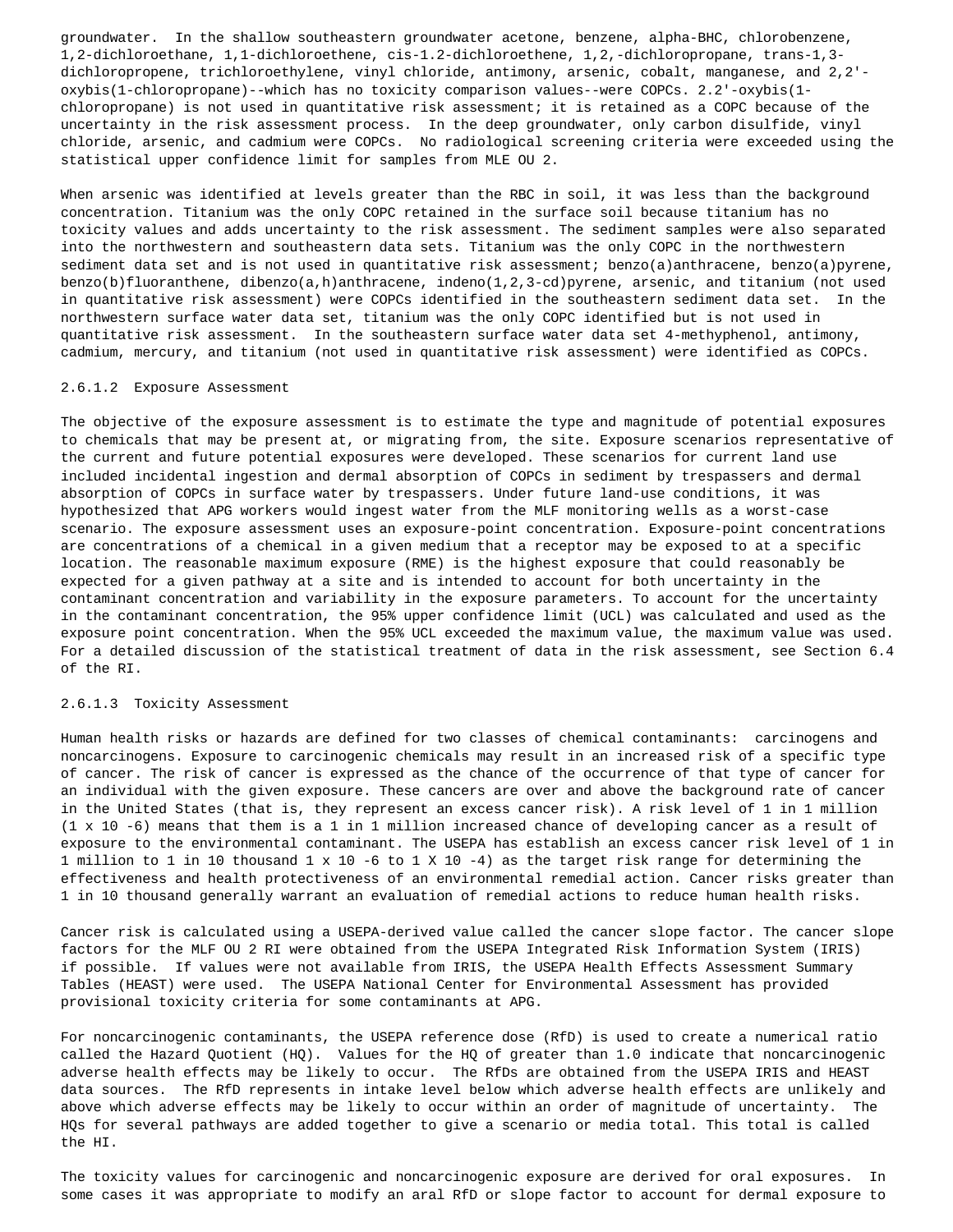a hazardous chemical. The methodology and justification for this modification is given in Section 6.5 of the RI.

 For the PAHs, USEPA relative potencies (toxicity equivalency factors) were used to adjust the slope factors for all carcinogenic PAHs based on the slope factor for benzo(a)pyrene. The relative potency for benzo(a)pyrene is given as 1.0; for dibenzo(a,h)anthracene 1.0; and for benzo(a)anthracene, benzo(b)fluoranthene, and indeno(1,2,3-c,d)pyrene 0.1.

# 2.6.1.4 Risk Characterization

 Presented in Tables 1-3 is the cumulative human health risk for the exposure pathways chosen for MLF OU 2. Under the current land-use conditions, the total excess carcinogenic risk to trespassers is 3 in 1 million (3 x 10 -6) as a result of sediment exposure. The noncarcinogenic HI was less than 1.0 indicating no likelihood of adverse health effects. Under the future potential exposure conditions, the total cancer risk from ingestion of shallow groundwater by APG workers was 8 in 1 hundred thousand (8 x 10 -5) with vinyl chloride contributing the majority of the risk. The HI was 10, indicating the possibility for central nervous system damage contributed primarily from manganese exposure. In the deep groundwater the cancer risk was 2 in 1 hundred thousand (2 x 10 -5), with the risk contributed primarily from arsenic. The HI was 0.1 indicating noncancer adverse health effects were unlikely. The areas directly adjacent to this site include an active firing range. The presence of possible unexploded ordnance limits the future use of this site to military/industrial purposes. Drinking water well development is prohibited within 1/4 mile of the MLF cap perimeter.

## 2.6.2 Ecological Risk

 The data were summarized by environmental medium and exposure area. Sampling data were compared to quality control samples such as blanks. Data that were rejected in the quality review were not used in the risk assessment. Statistical calculations were performed to incorporate duplicate Samples and non-detected values. The total frequency of detection was determined. A comparison to naturally occurring values was made for inorganic compounds and chemicals having low toxicities such as calcium, magnesium, potassium, sodium were not included in the ecological risk assessment unless they were present at very high levels. The data were rescreened using toxicity reference values specific for ecological risk and the environmental media. The ecological COPCs identified by this process are not necessarily the same as those contaminants identified in Section 2.5 of this ROD.

 Because of the small number of samples per medium, the RME case was assumed. The RME is the high end risk descriptor, using the reasonable worst case scenario. Under this assumption the risk is unlikely to be underestimated but may be overestimated. The likelihood that this RME scenario may actually occur is small because of the combination of conservative assumptions incorporated. The maximum value was used for the RME concentration. As an example of how the RME overestimates ecological risk is in the soil sampling activities. Purposive soil samples were collected in areas of known contamination. These areas represent the worst case and do not accurately represent the overall exposure the chemicals that a receptor population would encounter while inhabiting the site. Acetone, aluminum, and titanium were identified as ecological COPCs in surface soil. In ditches near MLF arsenic, selenium, titanium, DDT, DDE, DDD, Aroclor-1260, Endrin, 16 PAHs, and 9 other organic compounds were selected as ecological COPCs. In the surface water toluene, phenol, ethylbenzene, 4 methylphenol, carbon disulfide, bis(2-ethylhexyl)phthalate, 2-butanone, acetone, antimony, cadmium, mercury, selenium, silver, and titanium were selected as ecological COPCs.

 No risk assessment was performed for the risks to terrestrial invertebrates such as earthworms because there are limited toxicity data available for terrestrial invertebrates. The surface soil concentration of aluminum was higher than the ecological toxicity reference value (TRV) for terrestrial plants; however, there was no evidence of distressed vegetation during the field biological survey, and the on-site concentrations of aluminum are comparable to regional reference values. (Regional reference values for soil are available in the administrative record in US Army Environmental Center, 1995. Reference Sampling and Analysis Program, Soil, Sediment, and Surface Water Reference Data Report, Final. March 1995. DAAA 15-91-D-0014.) It is likely that the vegetation has adapted to naturally occurring high aluminum levels. There are no TRVs for acetone and titanium in surface soil for plants.

 In the seasonal ditch sediments, the pesticide DDT (and its metabolites DDD and DDE), PAHs, and arsenic exceed TRVs for aquatic invertebrate organisms. For all of these contaminants there are indicators of possible upstream contributions to the sediment contamination near MLF. MLF ditch sediments were used in a 28-day aquatic invertebrate growth test to determine actual toxicity. The MLF ditch sediments showed no adverse effects on aquatic invertebrate growth that were directly attributable to the MLF sediment contaminants.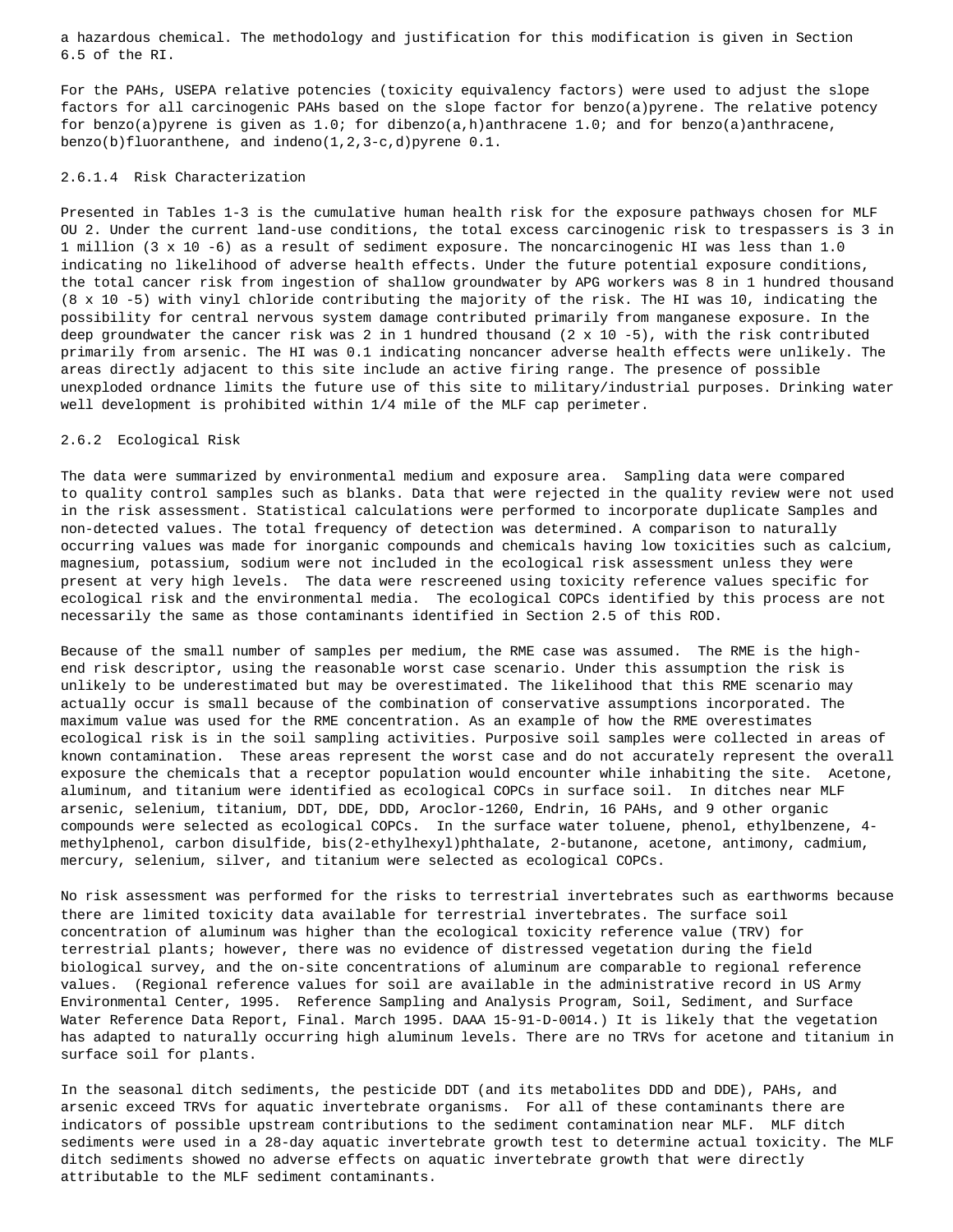The surface water in the MLF ditches did not have any organic contaminants that exceeded AWQCs. Cadmium, mercury, and silver did exceed the AWQCs and indicate a potential for adverse effects on aquatic life. However, given that then ditches are very shallow and seasonal in nature, very few species of aquatic invertebrates or other aquatic life are likely to be adversely affected. The AWQCs are designed to protect populations of aquatic life and are not intended to be applied to intermittent streams. Given that the aquatic life populations in the seasonal ditches are not stable due to their intermittent nature, the AWQCs are not relevant and appropriate at this site.

 The possible effects of sediment and surface water contaminants in the context of a food web were evaluated. In this evaluation, it is assumed that contaminants accumulate in one species and are consumed by another species. The food web evaluated was that benthic (sediment) invertebrates in the seasonal ditches will be exposed to and could accumulate DDTr (the total of DDT, DDD, and DDE). Small fish (mummichogs) that were observed in some of the deeper areas of the ditches can accumulate DDTr from the ingestion of benthic invertebrates. Mummichog, in turn, represent potential food sources for birds and small mammals that may forage at the site. The great blue heron was selected as the fish-eating bird for this food web evaluation because birds are more sensitive to DDTr than mammals and a blue heron was seen at the site. The average sediment value for DDTr was used for this evaluation. Using some highly conservative assumptions, such as the great blue heron only ingests mummichog from MLF for all of its food, some potential for adverse health effects was seen from the pesticide DDTr. It is highly unlikely that any adverse health effects will be seen in birds eating fish from the MLF ditches because the ditches are seasonal and most birds will travel beyond the boundaries of MLF for their food supply. Using a more realistic assumption that the heron ingests 50% of its fish from MLF, there is no indication of adverse health effects to the heron.

#### 2.7 DOCUMENTATION OF SIGNIFICANT CHANGES

There have been no significant changes since the Proposed Plan was presented.

#### 2.8 THE PREFERRED ALTERNATIVE: NO FURTHER ACTION WITH MONITORING

 No further action with monitoring will protect human health, welfare, and the environment at the MLF OU 2 site. The future use scenario is to maintain the site for military/industrial purposes, thus reducing the risk to people by limiting exposure to these areas. There are no unacceptable risks presented by contamination in the surface soil, surface water, and sediment. However, there is a potential risk from drinking ground water, therefore a restriction on the installation of drinking water wells has been implemented. The restriction prohibits the installation of drinking water wells within 1/4 mile of the perimeter of the landfill cap. This has been authorized by the Director of the Department of Public Works. These restrictions have been put into APG's Geographical Information System (GIS) which is utilized in the development of APG's Real Property Master Plan. These restrictions would be incorporated into any real property documents necessary for transferring owner from the Army, in the unlikely event that the Army sells this property. The real property documents would also include a discussion of the National Priorities List (NPL) status of this site, as well as a description of the groundwater. In addition, the Director of the Directorate of Safety, Health, and the Environment of APG will certify to USEPA on an annual basis that them have been no violations of the prohibitions. If a violation has occurred a description of the violation and corrective action to be taken will be provided. Therefore, no further action with monitoring protects human health and the environment and meets the requirements for both short-term and long-term effectiveness and permanence set forth in the NCP. A comprehensive monitoring plan for the site will be developed through a cooperative effort between the U. S. Army AFG, USEPA, and MDE, after this ROD is finalized. The plan will be available in the administrative record, as required by CERCLA.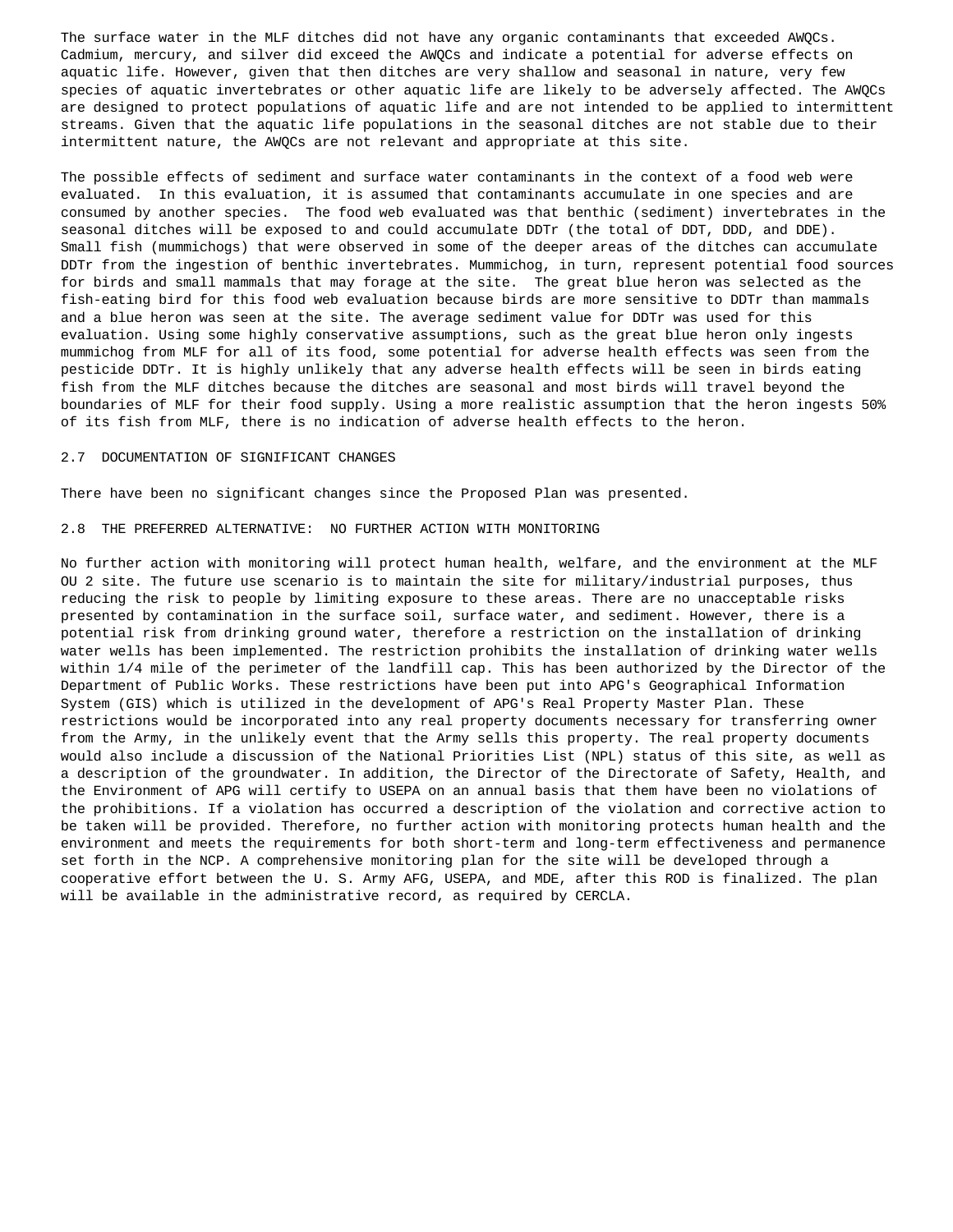Table 1. Summary of pathway-specific and cumulative human health risks, Michaelsville Landfill OU 2, current land use--trespassers in southeast area

| Contaminant               | Sediment   | Sediment dermal | Surface water     | Total     |
|---------------------------|------------|-----------------|-------------------|-----------|
|                           | ingestion  | adsorption      | dermal absorption |           |
| Carcinogens               |            |                 |                   |           |
| Benzo(a)anthracene        | $1e-07$    |                 |                   |           |
| Benzo(a) pyrene           | $1e-06$    |                 |                   |           |
| Benzo(b)fluoranthene      | $2e-07$    |                 |                   |           |
| $Dibenzo(a,h)$ anthracene | $3e-07$    |                 |                   |           |
| $Indeno(1,2,3-cd)pyrene$  | $6e-08$    |                 |                   |           |
| Arsenic                   | $6e-07$    | $1e-06$         |                   |           |
| Total                     | $2e - 06$  | $1e-06$         |                   | $3e - 06$ |
| Noncarcinogens            |            |                 |                   |           |
| 4-Methylphenol            |            |                 | $5e-03$           |           |
| Antimony                  |            |                 | $8e - 03$         |           |
| Arsenic                   | $3e-03$    | $6e - 03$       |                   |           |
| Cadmium                   |            |                 | $6e - 03$         |           |
| Mercury                   |            |                 | $le-03$           |           |
| Total                     | $3e - 0.3$ | $6e - 03$       | $2e-02$           | $3e-02$   |

Notes:

No toxicity information exists for titanium.

 Risk Assessment Guidance for superfund, Part A, 1989, United States Environmental Protection Agency, EPA/540/1-89/002. Section 8.2, Exhibits 8-2 and 8-3 present risk results with only one significant figure.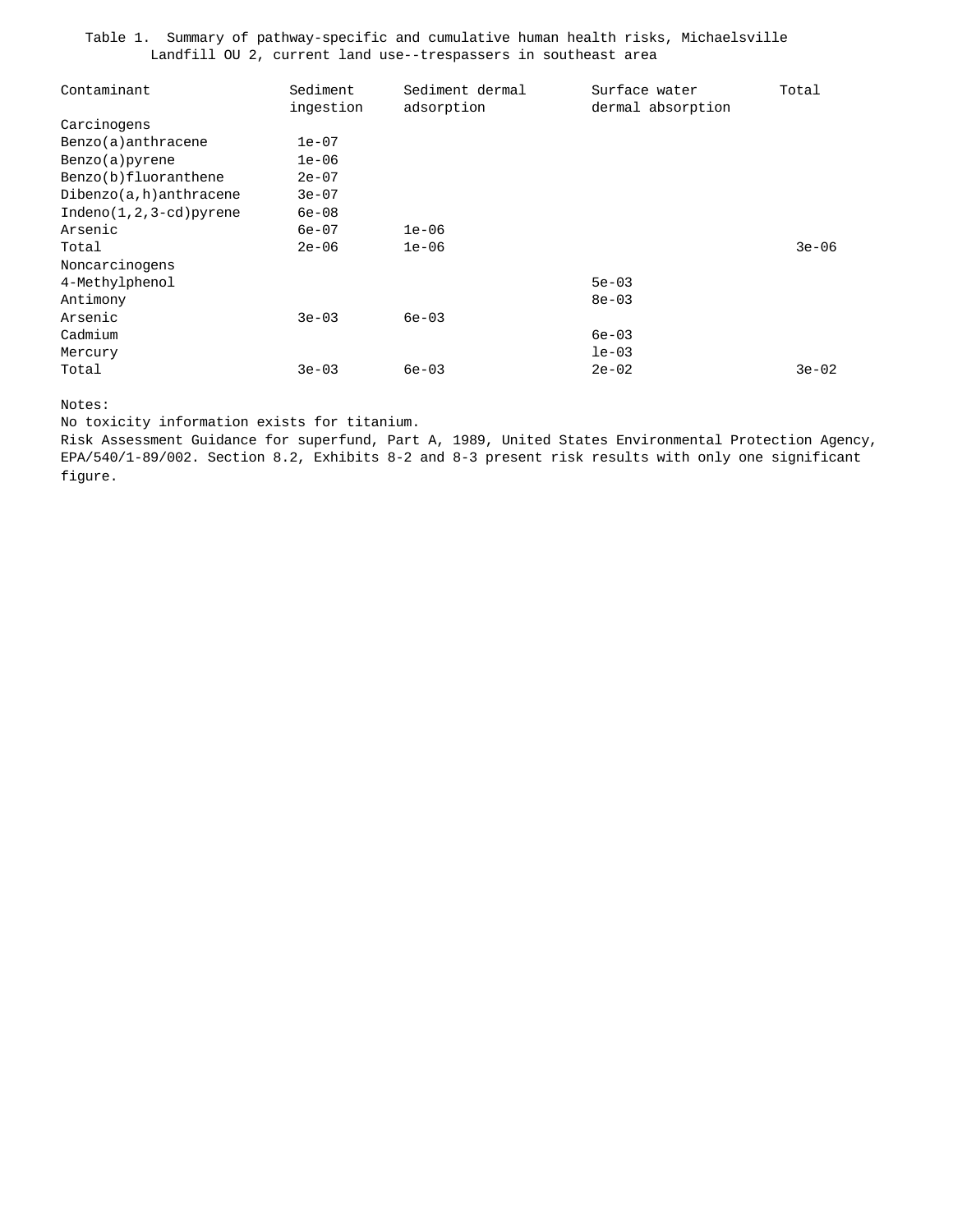Table 2. Summary of pathway-specific and cumulative human health risk, Michaelsville Landfill OU 2, future land use--APG worker ingestion of southeast area shallow groundwater

| Contaminant               | Risk      |
|---------------------------|-----------|
| Carcinogens               |           |
| Benzene                   | $2e-07$   |
| alpha-BHC                 | $7e-07$   |
| 1,2-Dichlorethane         | $3e-07$   |
| 1,1-Dichloroethene        | $1e-06$   |
| 1,2-Dichloropropane       | $2e-07$   |
| trans-1,3-Dichloropropene | $1e-07$   |
| Trichloroethylene         | $4e-08$   |
| Vinyl chloride            | $1e-05$   |
| Arsenic                   | $7e-05$   |
| Total                     | $8e - 05$ |
| Noncarcinogens            |           |
| Acetone                   | $2e - 01$ |
| Chlorobenzene             | $3e-04$   |
| 1,1-Dichloroethene        | $5e-04$   |
| cis-1,2-Dichloroethene    | $7e-03$   |
| trans-1,3-Dichloropropene | $7e-03$   |
| Trichloroethylene         | $2e-03$   |
| Antimony                  | $5e-01$   |
| Arsenic                   | $4e-01$   |
| Cobalt                    | $3e-02$   |
| Manganese                 | $1e+01$   |
| Total                     | $1e+01$   |
|                           |           |

Notes:

No toxicity information exists for titanium or 2,2'-oxybis(1-chloropropane)

 Risk Assessment Guidance for Superfund, Part A, 1989. United States Environmental Protection Agency, EPA/540/1-89/002,

Section 8.2, Exhibits 8-2 and 8-3 present risk results with only one significant figure.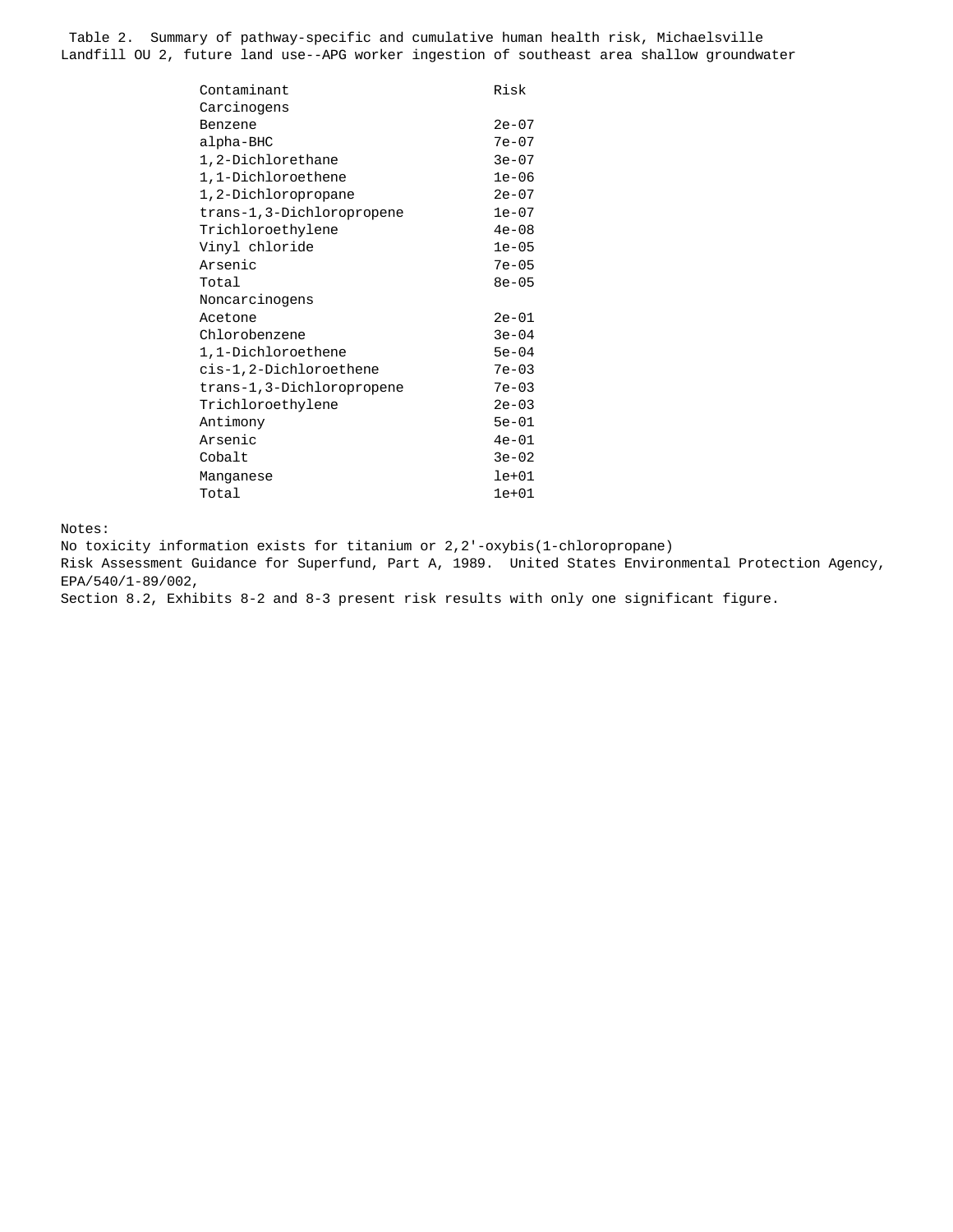Table 3. Summary of pathway-specific and cumulative human health risks, Michaelsville Landfill OU 2, future land use-APG worker ingestion of deep groundwater

| Contaminant      | Risk      |
|------------------|-----------|
| Carcinogens      |           |
| Vinyl chloride   | $1e-06$   |
| Arsenic          | $2e - 05$ |
| Total            | $2e - 05$ |
| Noncarcinogens   |           |
| Carbon disulfide | $1e-04$   |
| Arsenic          | $le-01$   |
| Cadmium          | $4e-02$   |
| Total            | $le-01$   |
|                  |           |

Notes:

 Risk Assessment Guidance for Superfund, Part A, 1989, United State Environmental Protection Agency, EPA/540/1-89/002,

Section 8.2, Exhibits 8-2 and 8-3 present risk results with only one significant figure.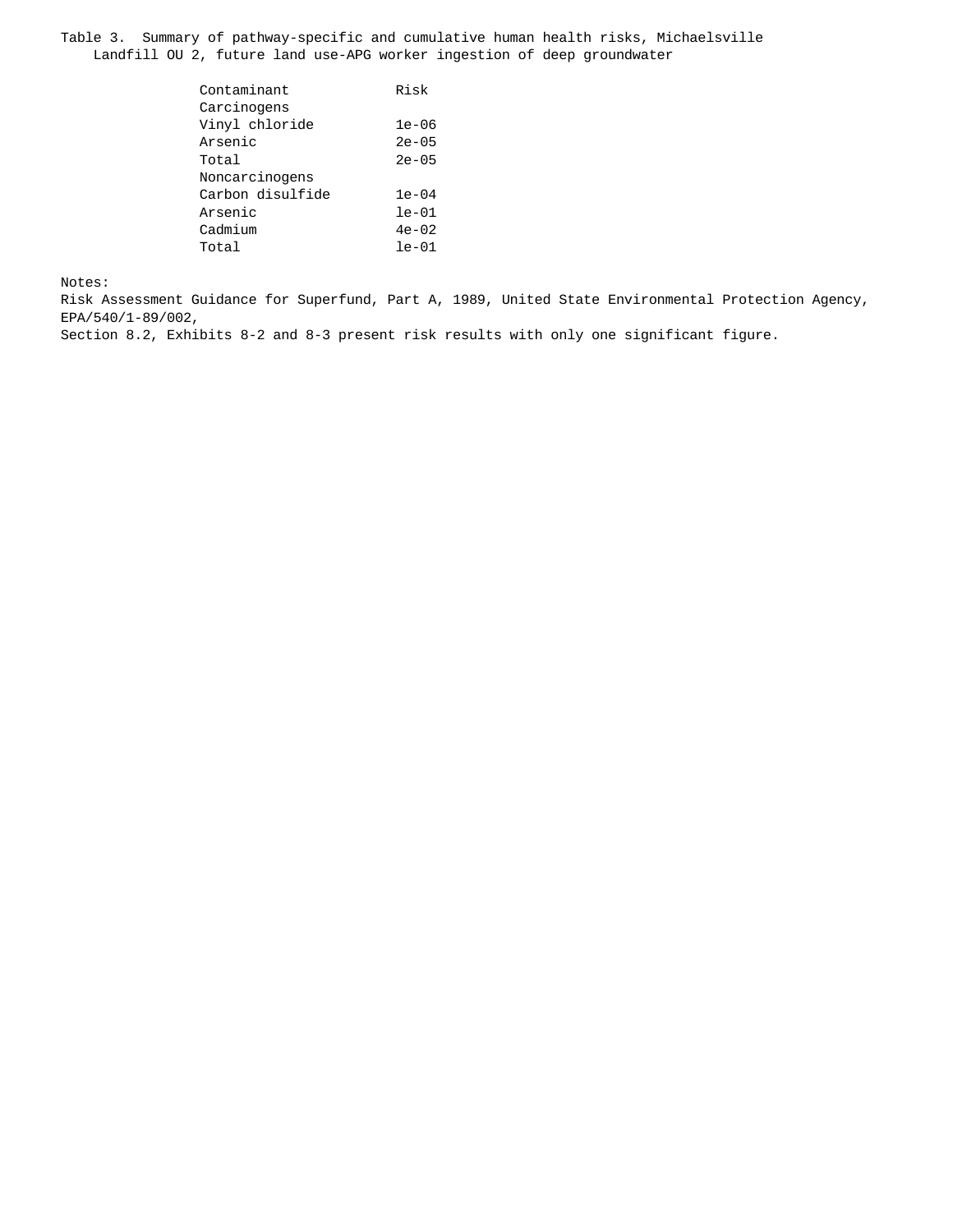#### 3. RESPONSIVENESS SUMMARY

 The final component of the ROD is the Responsiveness Summary. The purpose of the Responsiveness Summary is to provide a summary of the public's comments, concerns, and questions about the groundwater at MLF and the Army's responses to these concerns.

During the public comment period, written comments were received by APG.

 APG held a public meeting on July 2, 1997, to formally present the Proposed Plan and to answer questions and receive comments. The transcript of this meeting is part of the administrative record for the site. All comments and concerns summarized below have been considered by the Army and USEPA in selecting the final cleanup methods for the groundwater at MLF.

This responsiveness summary is divided into the following sections:

- 3.1 Overview.
- 3.2 Background on community involvement
- 3.3 Summary of comments received during public comment period and APG's responses.

#### 3.1 OVERVIEW

 The Army has endorsed a preferred alternative for OU 2 at MLF. APG has proposed no further action with the exception of periodic sampling of the environment media. USEPA and MDE concurred with the preferred alternative.

The community generally seems to be in support of the preferred alternative.

#### 3.2 BACKGROUND ON COMMUNITY INVOLVEMENT

 Citizens' interest in MLF has been primarily expressed through discussions at RAB meetings (formerly Technical Review Committee meetings) and comments by the APG Superfund Citizens Coalition (recipient of USEPA Technical Assistance Grants). The major concern raised prior to the Proposed Plan was inclusion of data about MLF in studies of other sites in the Aberdeen Area.

 APG has maintained, an active public involvement and information program. Highlights of the community's involvement in the Site and APGs activities during the last two years follows.

- APG began discussing possible cleanup methods for the MLF groundwater at the June 1995 RAB meeting. Other board meetings at which APG presented information on the Site were held November 1995, May 1996, and September 1996.
- APG released the Proposed Plan for MLF for public comment on June 11, 1997. Copies were available to the public at APG's information repositories at the Aberdeen and Edgewood Branches of the Harford County Library and the Miller Library at Washington College.
- APG issued a press release announcing the availability of the Proposed Plan, the dates of the public comment period, and the date and time of the public meeting to APGs media list.
- A 45-day public comment period on the Proposed Plan ran from June 11 to July 25, 1997.
- APG placed newspaper advertisements announcing the public comment period and meeting in The Aegis, Cecil Whig, The Avenue, Essex Times, and the Kent County News. (See Attachment for sample advertisement.)
- APG prepared and published a fact sheet on the Proposed Plan. APG mailed copies of this fact sheet to more 2,590 citizens and elected officials on its IRP mailing list. The fact sheet included a form citizens could use to send their comments to APG.
- On July 2, 1997, APG held a public meeting at the Aberdeen Senior Center in Aberdeen, Maryland. Representatives of the Army, USEPA, and the MDE presented information on the site and their respective positions on the proposed cleanup alternatives.

3.3 SUMMARY OF COMMENTS RECEIVED DURING THE PUBLIC COMMENT PERIOD AND AGENCY RESPONSES

 Comments raised during the MLF public comment period on the Proposed Plan are summarized below. The comments are categorized by source.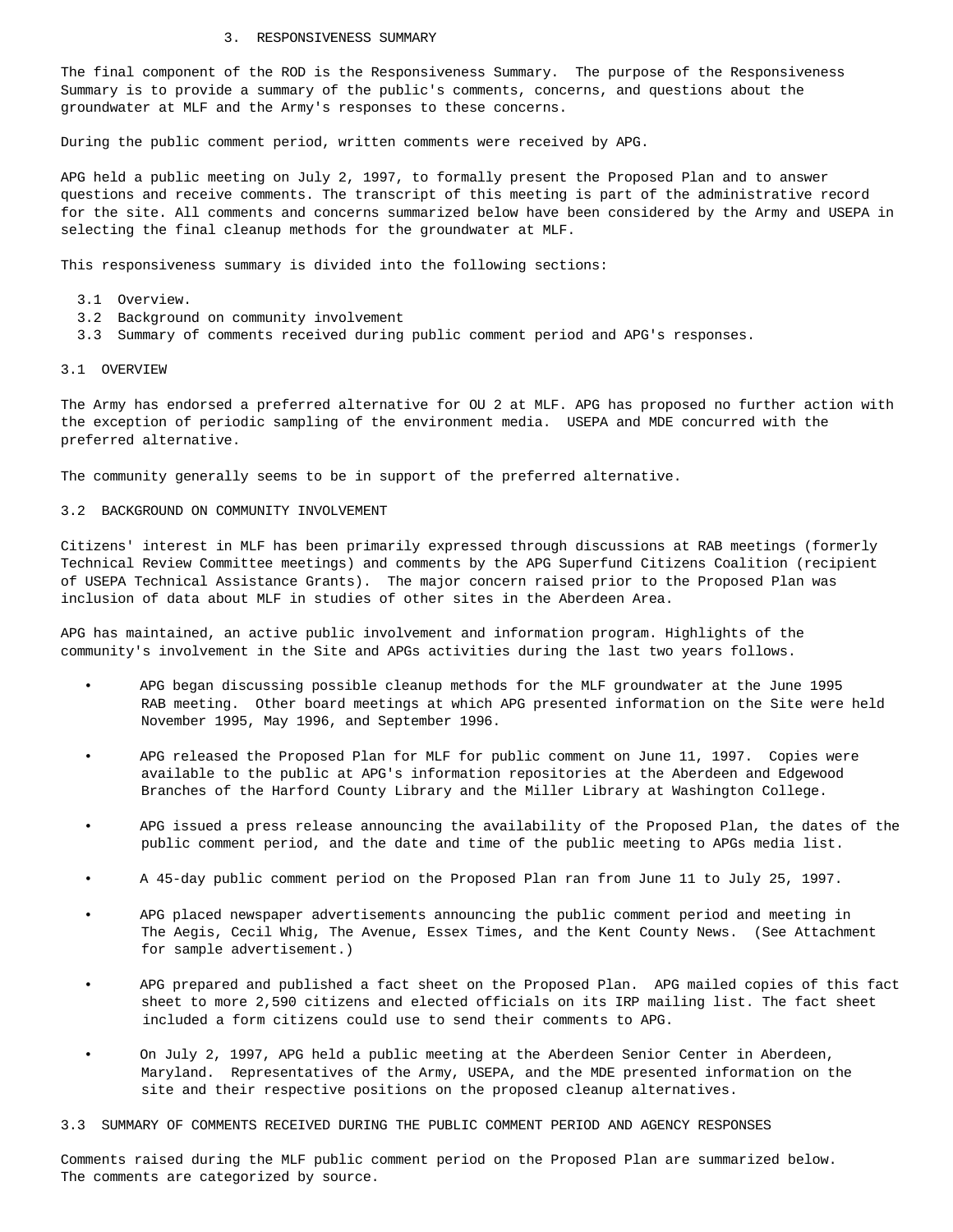#### 3.3.1 Comments from Questionnaire Included with Fact Sheet

 As part of its fact sheet on the Proposed Plant, APG included a questionnaire that residents could return with their comments. APG received four completed returns. Responses on the completed returns were:

- 3 Agree with proposed plan.
- 0 Disagree with proposed plan.
- 1 See comment 1 below.

 Comment 1: I appreciate being informed. However, I am not educated enough to agree or disagree (I did not attend the late evening meeting). In reading, what you are saying sounds good--anyway I am glad something is being done.

 Response: APG appreciates the feedback and will continue to keep citizens informed through a variety of methods.

 Comment 2: I am more than satisfied with Aberdeen Proving Ground's proposed action. I am also very pleased with the way the community is being kept informed.

Response: APG appreciates the feedback.

 Comment 3: I believe APG has done a very good job of remediation of possible hazardous conditions. Recent findings indicate that little or no hazard still exists. Ground water sampling should insure that no leakage is occurring. Further extensive effort appears to be unnecessary.

Response: APG acknowledges the comment and agrees.

 Comment 4: I agree with the proposed plan. My interest stems from being a retired APG engineer and current President of the Maryland Division of the Issac Walton League of America, a leader in conservation for 75 years.

Response: APG acknowledges the comment and appreciates the involvement of all community groups.

3.3.2 Comments from the July 2, 1997 Public Meeting

 Two comments were made at the July 2 public meeting on the Proposed Plan. A full transcript of the meeting is at APG's information repositories.

 Comment 5: One resident stated she would like to see a count of wildlife presently living in the vicinity of the Michaelsville Landfill included in the monitoring process apart from risk assessment studies.

 Response: APG currently conducts population assessments of game species for Aberdeen Area. APG will not assess game populations separately around Michaelsville Landfill because it is covered by overall area assessment

 Comment 6: One resident said he was a security guard at APG in 1980 before die landfill was shut down. He said he saw numerous trucks being taken into the landfill and drums disposed of at the landfill. He is opposed to stopping monitoring and recommended that additional wells be drilled. His concern is that current monitoring wells are not sufficient to detect contamination which might flow between the wells. He was also concerned about the closeness of City of Aberdeen and Harford County production wells.

 Response: APG appreciates the additional historical information and invited the resident to personally visit the site with APG staff to discuss the information further. APG has conducted comprehensive sampling near the landfill and has not detected any contamination migrating from MLF. City of Aberdeen and Harford County production wells are not affected by groundwater at MLF; these production wells are also closely monitored. APG plans to continue to monitor the groundwater. In five years, APG and USEPA will conduct a full review as required by law and assess the need for any additional action.

 Mr. Gerald Renoll, the previously mentioned resident, participated in a site visit to Michaelsville Landfill on August 25, 1997. Mr. Renoll was accompanied by representatives of APG and Mike Angerman of MDE. Mr. Renoll identified the approximate location where 55 gallon drums were placed in the landfill. Mr. Renoll believes the drums may contain a chemical agent precursor to Agent Orange. The Army has groundwater monitoring wells installed downgradient of this location and will continue long-term monitoring as proposed in this Record of Decision.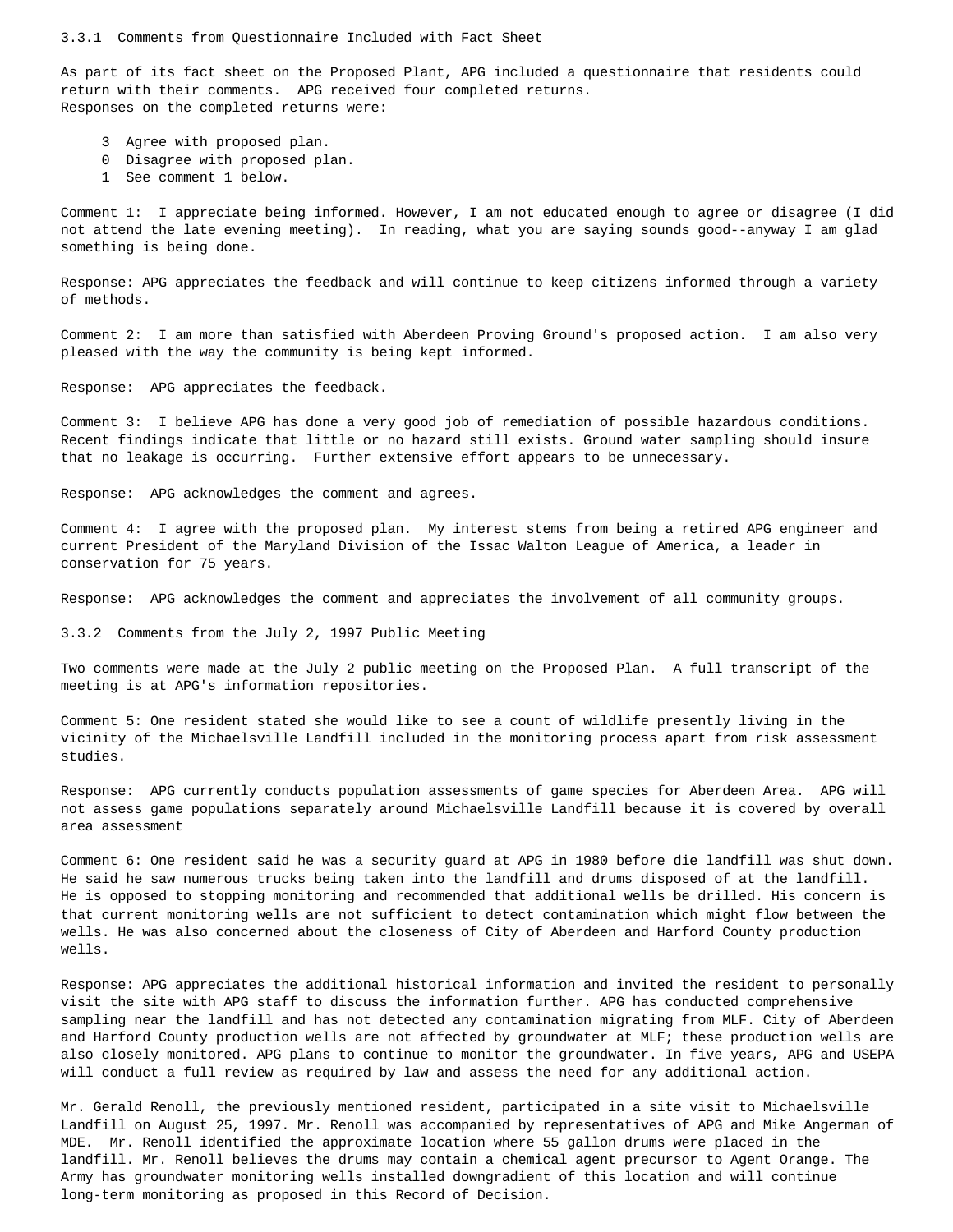3.3.3 Comments from the Aberdeen Proving Ground Superfund Citizens Coalition, July 17,1997 (Comments prepared by Theodore Henry, University of Maryland, Program in Toxicology)

 Comment 7: The selected alternative of no further action with monitoring is supported by the Program in Toxicology, based on the fact that the groundwater from beneath Michaelsville Landfill (MLF) is being evaluated with a holistic approach in the Western Boundary (WBA) and Other Aberdeen Areas (OAA) Study Areas. We interpret this to mean that, as data from other potential sources are evaluated, the already existing MLF data will be reassessed in conjunction with the new data. It is important for APG to clarify this issue in the text.

 Response: All existing data will be used in the risk assessments and decision-making process for the Western Boundary Area and Other Aberdeen Areas Studies as described in paragraph 2.4 of this ROD.

 Comment 8: With respect to the selected alternative, the current proposed plan is unclear as far as what monitoring will be conducted. APG needs to clarify whether this involves the collection of additional media samples in future years to track contaminant migration, or if this refers to the inclusion of already existing MLF data in WBA and/or OAA assessments.

 Response: A monitoring plan for MLF for OU 2 will be developed by APG after the ROD is completed. All samples will be collected from the MLF area.

 Comment 9: A few groundwater samples from MLF revealed radiological readings above comparison criteria; unfortunately, samples from well-5 were discarded before the specific isotope could be identified. While these data were not mentioned in the proposed plan, it should be noted that the Program in Toxicology is concerned with the lack of a clear risk assessment for radiological contamination. The TAG Group continues to work on this issue with APG and the involved regulatory agencies.

 Response: It is agreed that radiological results were not carried through the risk assessment, however they were evaluated using a 95% upper confidence limit which demonstrated that they posed no unacceptable risk.

 Comment 10: Lastly it should be noted that the Program in Toxicology disagrees with APG's decision to remove the future resident scenario from the information presented in this Proposed plan. While the projected land use for this area does not require APG to conduct any remediation based on the exceedences for carcinogenic and noncarcinogenic risks to the future resident, it does indicate that contamination is present and that future residential scenarios should be avoided. To exclude this information from the proposed plan gives the appearance that APG is withholding information from the public and only presenting positive results.

 Response: APG acknowledges the stated concern. If the land at APG is transferred the provisions of section 120(h) of CERCLA which require an evaluation of intended use and any necessary remediation will be accomplished.

 Comment 11: Page 2M6: The Restoration Advisory Board was informed that materials contaminated with mustard and nerve agents may have been dumped in MLF. Previous comments to include this information in the 3rd sentence of this paragraph were not incorporated accordingly. APG's response to our previous comments note the following sentence which acknowledges the use of chemical weapons on the peninsula. This is not the same, and the text should note the possibility that materials contaminated with CWM may be present in MLF. The inclusion of this information would be in agreement with the detection of chemical warfare degradation products in groundwater, as discussed on pages 5 & 6 of the proposed plan.

 Response: APG has no records nor information that indicate chemical agents were placed in the MLF. Since waste was received from the Edgewood Area, there is the possibility the substances contaminated with chemical warfare materiel may be present in MLF. Agent degradation compounds were found in a few wells supporting this possibility. (This information is in paragraph 22.1 of this ROD). These degradation products were inconsistently detected and only at very low levels in the environment. Based on the limited toxicity information available for these degradation products we believe them to be present at levels below concern for public health and we feel that no further action is appropriate at this site.

 Comment 12: Page 6M2: With regard to the PAHs detected in sediments, it was the Program in Toxicology's understanding that the main ditch in question would require clean-up. The proposed plan states that confirmation sampling only detected PAHs below comparison values, suggesting they may not be addressed. If APG is choosing to leave this contamination in place, it should be clearly stated.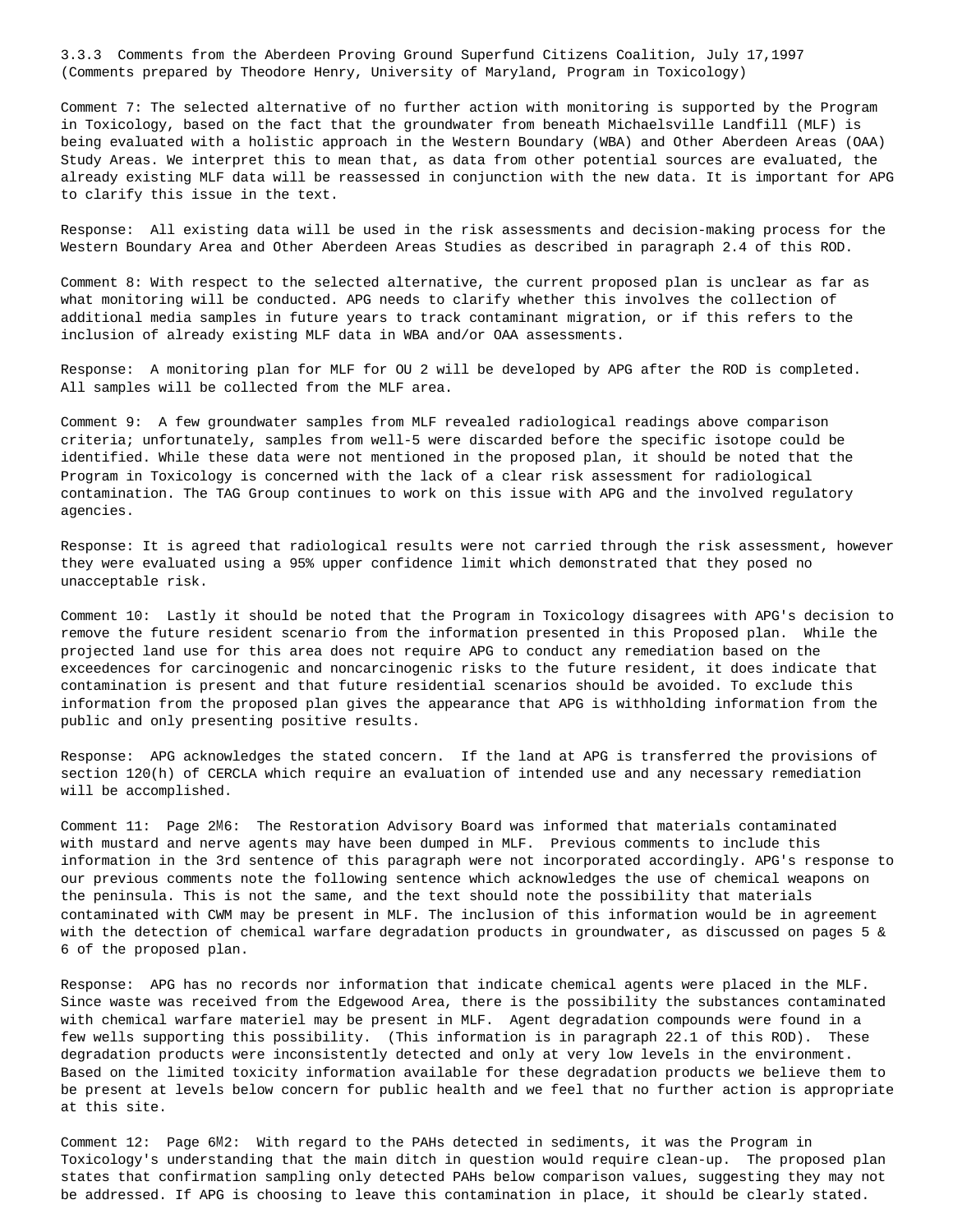The Program in Toxicology does not support such a decision, if this is the case.

 Response: Confirmation sampling detected PAHs below comparison values. Therefore, there is no requirement and no plan for further action.

 Comment 13: Page 7M4: At the end of this paragraph, the text reads that "no radiological comparison parameters were exceeded using the statistical upper confidence limit for samples from MLF OU-2." While this is true, it should be stated for the record that there were a few samples detected above comparison criteria, in similar fashion to discussion on previous pages regarding other classes of compounds. As stated in APG's responses to previous comments, "there typically is no forward risk calculation performed on gross radiological results because no specific radionuclide doses can be estimated." This is, in fact, the main reason radiological readings were not carried through the risk assessment process.

 Response: It is true that a few samples had radiological results above comparison criteria but they were shown to pose no statistically unacceptable risk.

 Comment 14: Page 8M3: Previous TAG comments raised concerns regarding site-specific effects on ecological receptors versus cumulative effects from ubiquitous compounds such as DDT, and other compounds found in localized hot spots. In response, APG's states: "There is no clear methodology to determine cumulative effects at this time. However, the Army is performing a river study in and around APG to assess possible contaminant inputs from APG. In general, a site-wide evaluation of the ubiquitous pesticide issue is proposed." Such open information regarding previously voiced concerns, as well as the limitations of ecological assessments and ongoing and proposed APG investigations, should be included. It would certainly enhance the working relationship that the IRP and the APGSCC strive toward.

 Response: APG acknowledges the statement and concerns and always work with APGSCC on the approach to assessment of the ubiquitous DDT contamination.

 Comment 15: Page 8M4: All references to the future resident scenario have been removed from this version, even though it was reported in the previous version that the hypothetical resident cancer risk for ingestion of shallow groundwater would be 3 in 10,000, and the noncarcinogenic hazard index for the hypothetical resident would be 30 (both in exceedence of the levels accepted by the EPA). This would become relevant if APG is ever placed on the BRAC list and targeted for closure; considering the down-sizing that has taken place in the last 15 years, this cannot be ruled out. The elimination of this information may be acceptable to the regulatory authorities, but this type of information is pertinent to the long-term tracking of this site, and should be included in this record.

 Response: APG acknowledges the stated concern. However, the MLF area's future use is classified as military/industrial and not residential. If APG is ever closed under the BRAC program, the established BRAC clean-up criteria for base closure will be implemented, based upon the determined use of the area at that time.